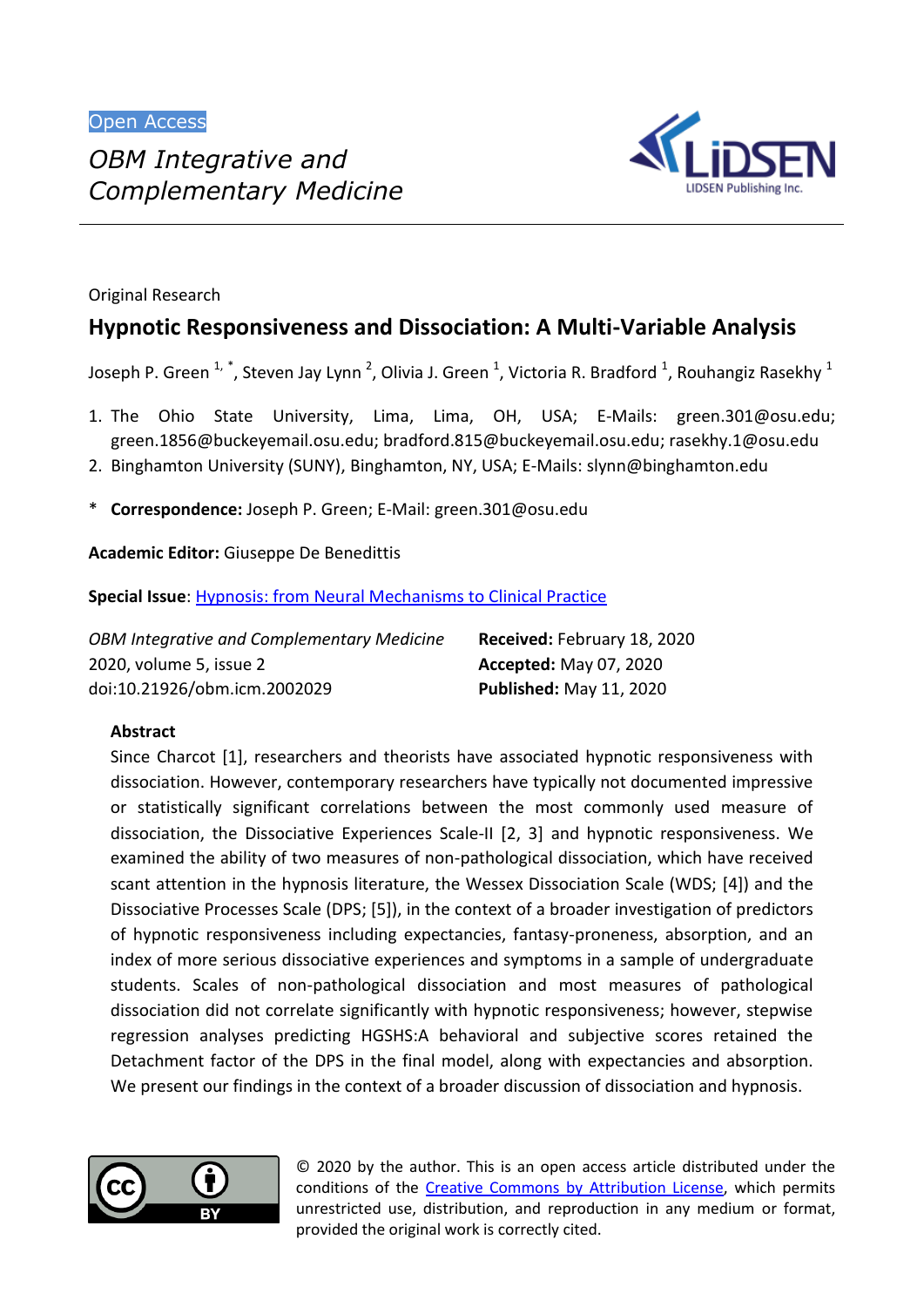### **Keywords**

Hypnosis; dissociation; Wessex Dissociation Scale; Dissociative Processes Scale

### **1. Introduction**

Dissociation has been characterized as a "disruption in the usually integrated functions of consciousness, memory, identity, or perception of the environment" (DSM-5; [6]). Dissociation occurs in everyday life and may be as prosaic as intense absorption in everyday experiences, such as appreciating the beauty of a sunset, or in cases of "highway hypnosis," in which attention is focused, often to the exclusion of one's surroundings and minimal, if any, attention is devoted to behavioral enactments while behaviors unfold in a seemingly automatic fashion [7, 8]. Apart from these normative experiences, dissociation can be manifested in serious dissociative symptoms in dissociative disorders, such as depersonalization/derealization disorder, dissociative amnesia, and dissociative identity disorder (formerly multiple personality disorder).

Since Charcot [1], researchers and theorists have associated dissociation, as a trait-like attribute, with hypnosis, although attempts to predict hypnotic responsiveness based on personality traits have been mostly unsuccessful, and the search for reliable and appreciable correlates of hypnotic suggestibility, including dissociation, has proved elusive [9-12]. Hypnotic suggestibility is a multifaceted construct, which may be affected by numerous individual difference and contextual variables, including the capacity and willingness to use imaginative abilities, personal beliefs and expectations, rapport with the hypnotist, and motivation to respond [13, 14]. Two popular theories of hypnosis -- Hilgard's [15] neodissociation theory and Woody and Bowers' [16] dissociated control theory -- assert that hypnotic responding results from a division of consciousness akin to dissociation or a fractionation of cognitive and behavioral systems of control and overall executive control. These theories contend that hypnosis activates dissociative processes that enhance hypnotic responsiveness and imbue them with a sense of nonvolition or lack of personal agency [17-19].

If dissociation lies at the heart of hypnotic responding, then we would expect measures of dissociation and hypnosis to be positively associated. Earlier investigations linked hypnotizability and dissociation within clinical samples [20], including the observation that patients who suffered from dissociative disorders were highly hypnotizable [21, 22]. More recently, Dell [23] has argued that "at the level of diagnostic groups hypnotizability and dissociation are *sometimes* ... robustly related" (p. 68). Vanhaudenhuyse and colleagues [24] reported a modest correlation of *r*=.39 between performance on the Stanford Hypnotic Susceptibility Scale, Form C (SHSS:C; [25]) and responses to a single question assessing the degree to which participants "...felt a dissociation between your bodily sensation and the actual environment" (p. 30), administered just a few minutes after a "neutral hypnosis" exercise. However, ratings between medium and low suggestible participants did not differ significantly. When well validated self-report inventories of dissociation and standardized assessment of hypnotic ability are employed, researchers typically find small yet sometimes statistically significant correlations between the two constructs [10, 26-28].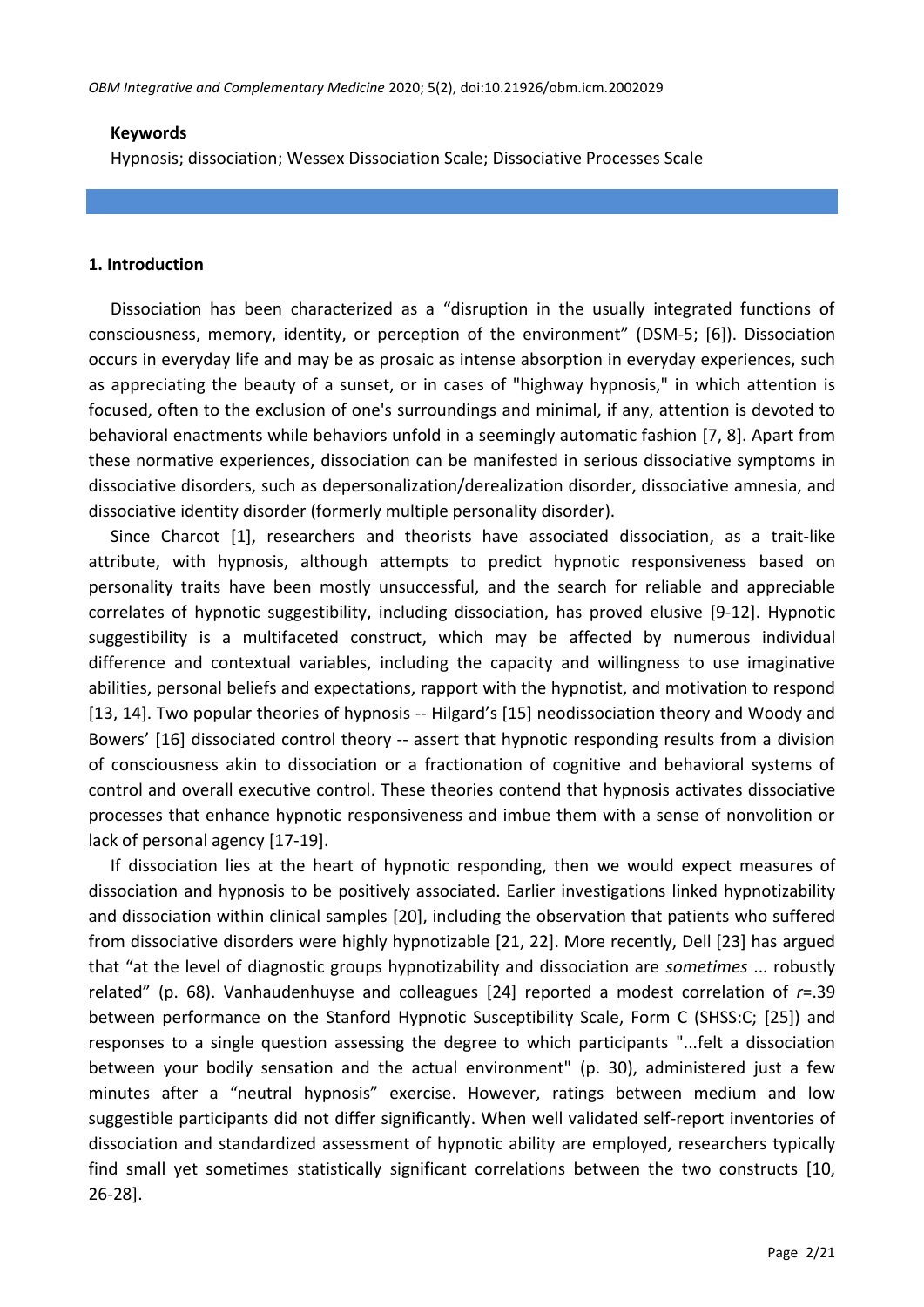Bernstein and Putnam's [2] Dissociative Experiences Scale (DES; and the DES-II, [3]) is the most commonly used measure to assess the frequency of dissociative experiences. The correlation between the DES and hypnotizability typically hovers around *r*=.20 [29-31] and may be affected by the testing context (i.e., whether both scales are completed in the same testing session or in different, purportedly unrelated sessions; [10, 32]), such that the correlation of the DES with measures of hypnotizability decreases to near zero when the measures are administered in independent testing contexts [18]. Given that the DES was originally designed to measure dissociation within clinical samples, it is not surprising that the distribution of scores is often heavily skewed toward the low end in non-clinical samples, which may account, at least in part, for the lack of meaningful association observed between the DES and hypnotizability [30].

With college student samples, DES total scale scores may not capture possible links between non-pathological dissociative tendencies and hypnotic responsiveness. For example, using a 'present state' (vs. trait) measure of non-pathological dissociation, Cleveland and colleagues [33] administered the State Scale of Dissociation (SSD; [34]) before and after a hypnotic induction from the Harvard Group Scale of Hypnotic Susceptibility: Form A [35]. Consistent with their predictions, they observed that "a robust change in state dissociation occurs as a result of the hypnotic process" and argued that their findings "provide support for the existence of a positive relationship between hypnosis and dissociation" (p. 206-207). Maxwell et al. [36] reported that while trait dissociation (DES) was not associated with hypnotic responsiveness, highly suggestible participants reported more state depersonalization than less suggestible participants. Perhaps dissociative *state-like* experiences during hypnosis, which are associated with hypnotic responding, could be explained in terms of eye closure, relaxation, and general detachment from the environment associated with a focus on suggested events, rather than explained by a *trait-like* attribute of dissociation.

Nevertheless, other dissociation scales might exhibit higher correlations between hypnotic responsiveness and dissociation and better reflect the influence of trait-like attributes. Indeed, researchers have developed a number of other scales, such as The Wessex Dissociation Scale (WDS; [4]) and the Dissociative Processes Scale (DPS; [5]), to assess non-pathological variants of dissociation. However, these scales have received scant attention in the context of hypnosis research.

The present study is the first to examine the correlates of these scales with behavioral and subjective responsiveness to a standardized assessment of hypnotic susceptibility, alongside the widely used DES and a measure of more serious dissociative symptoms and experiences, derived from the DES (DES-Taxon scale; [37]). We also explored the relations among factorially derived subscales of these measures, when available, as well as their links with hypnotizability, and expanded our inquiry to encompass interrelations among these measures with absorption, fantasy proneness, and expectancies regarding hypnotic responsiveness. Absorption and fantasy-proneness, like dissociation, typically correlate with hypnotic suggestibility in the range of  $r = .20$  to  $r = .35$  (see [11] for a review), although the link between absorption and hypnotizability decreases when the measures are administered in independent contexts (reviewed in [38]).

An important goal of our research was to determine whether these self-report measures accounted for variance in hypnotic suggestibility beyond that of expectancies, as previous research has documented that expectancies correlate robustly with hypnotic suggestibility (see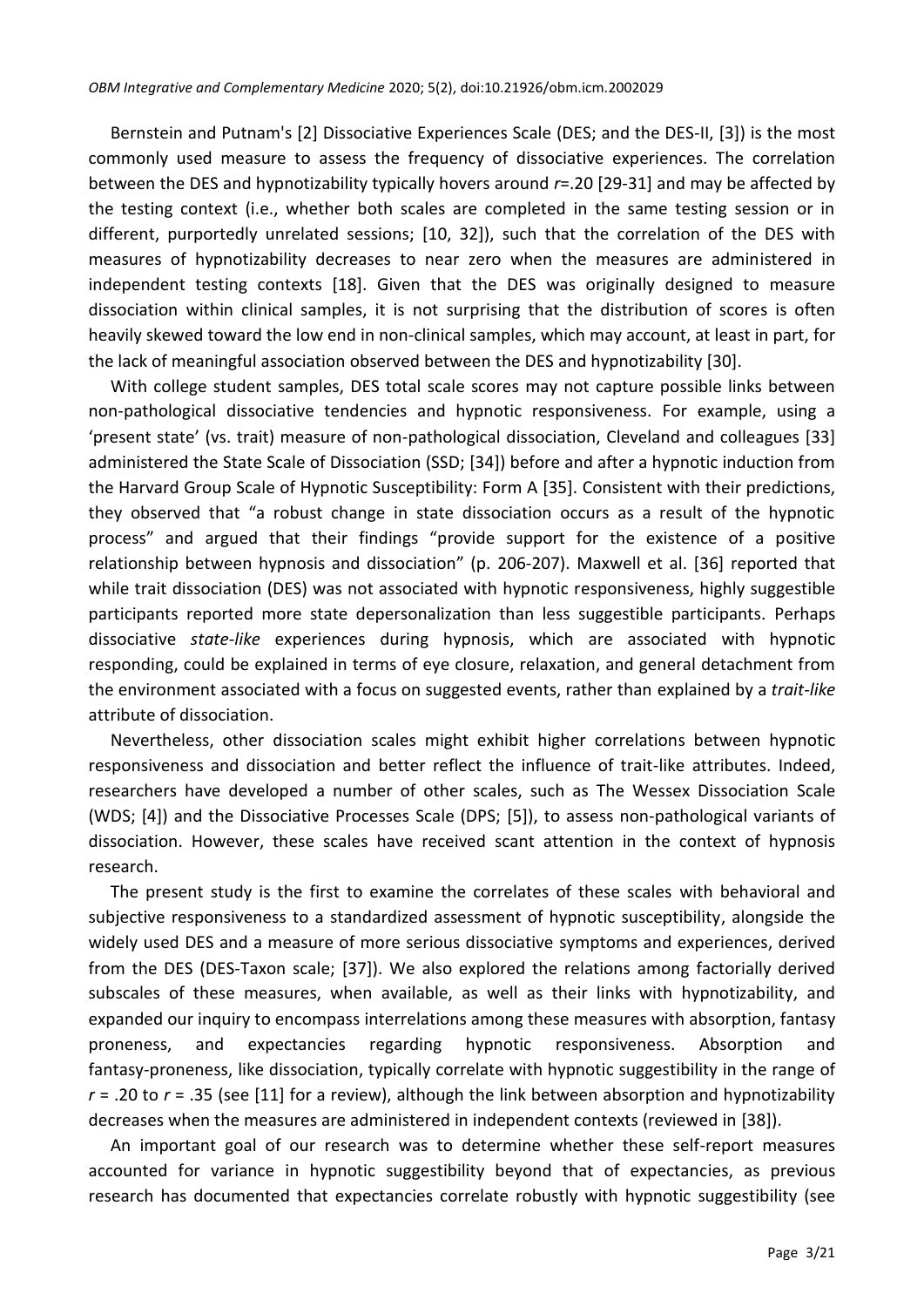[11]). For example, Green and Lynn [39] reported that a 3-item expectancy measure correlated at *r* = .53 with hypnotizability. The current research examined the correlates of different measures of dissociation with hypnotic responsiveness in tandem with (a) other self-report trait measures (i.e., absorption, fantasy-proneness), which previous research has associated with hypnotizability to a modest extent (see [11]) and (b) with expectancies to determine the variance that these measures alone, and in combination, contribute to responsiveness to hypnotic suggestions. Finally, we examined potential gender differences related to our findings.

# **2. Method**

# *2.1 Participants*

A total of 177 undergraduate students enrolled in introductory psychology classes at The Ohio State University, Lima were invited to participate in a study on "personality and hypnosis." We excluded 5 students who reported that they were hypnotized before and 16 others with significant missing data (e.g., skipped an entire page of the self-report assessment booklet). Final data analyses were based on *N*=156 students who reported that they had not been hypnotized before. Table 1 lists self-reported demographic information describing the sample. All participants signed a consent form. The lead author's local Institutional Review Board approved the study. Participants received four course extra credit points in exchange for their participation.

| Sample of Undergraduate Students | $N = 156$   |  |  |  |  |  |
|----------------------------------|-------------|--|--|--|--|--|
| Age                              |             |  |  |  |  |  |
| Mean                             | 19.08       |  |  |  |  |  |
| <b>SD</b>                        | 2.24        |  |  |  |  |  |
| Gender                           |             |  |  |  |  |  |
| Female                           | 81          |  |  |  |  |  |
| Male                             | 75          |  |  |  |  |  |
| Race                             |             |  |  |  |  |  |
| Caucasian American / "White"     | 141 (90.4%) |  |  |  |  |  |
| African American / "Black"       | 6(3.8%)     |  |  |  |  |  |
| Latino American                  | 2(1.3%)     |  |  |  |  |  |
| Asian American                   | 2(1.3%)     |  |  |  |  |  |
| Other                            | 5 (3.2%)    |  |  |  |  |  |
| <b>Grade Rank</b>                |             |  |  |  |  |  |
| Freshman                         | 132 (84.6%) |  |  |  |  |  |
| Sophomore                        | 14 (9.0%)   |  |  |  |  |  |
| Junior                           | 7 (4.5%)    |  |  |  |  |  |
| (did not report rank)            | 3(1.9%)     |  |  |  |  |  |

# **Table 1** Demographic information.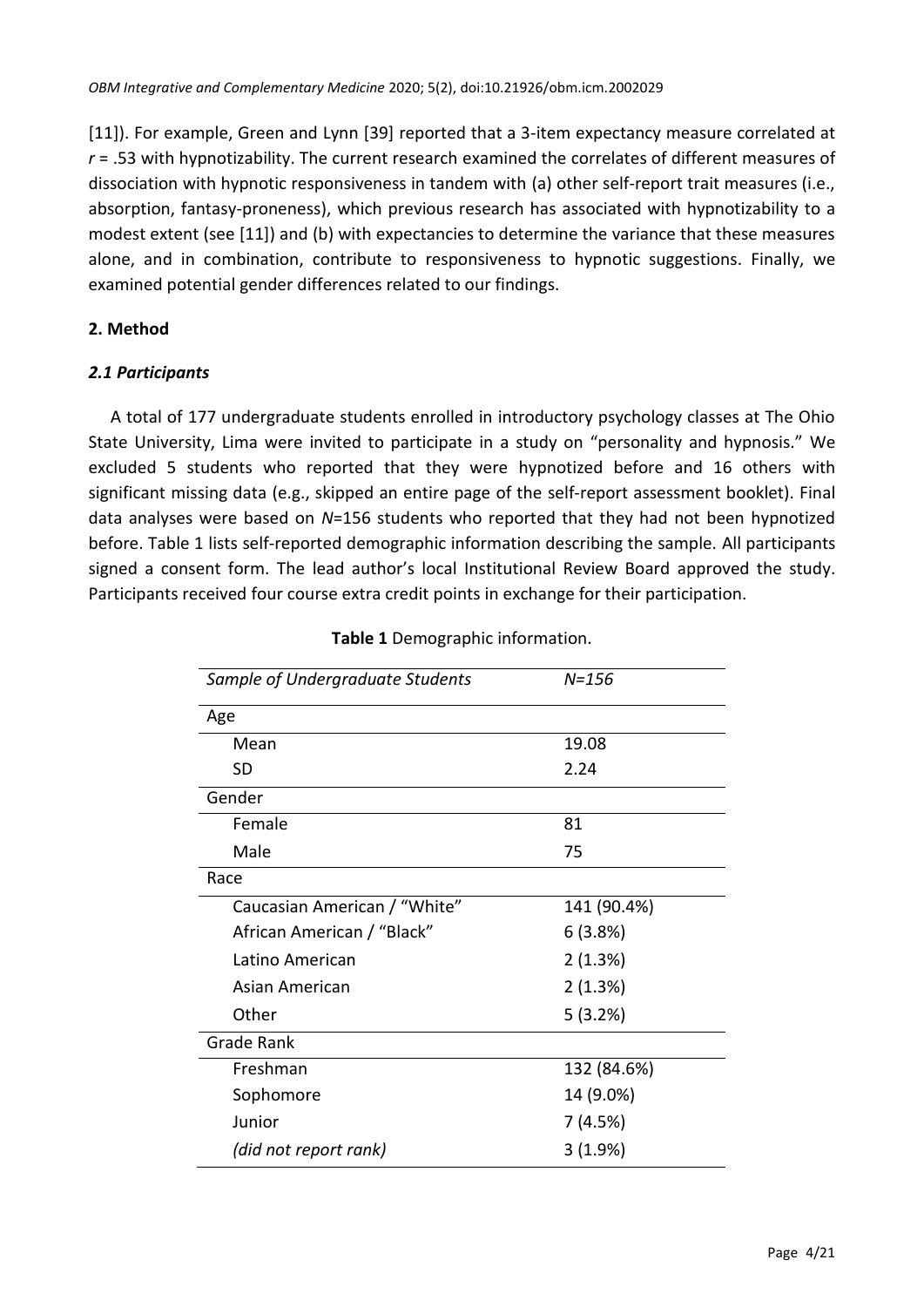# *2.2 Materials*

*Wessex Dissociation Scale* (WDS: [4]). Based on Beck's [40] cognitive theory of personality, the WDS assesses the frequency of "decoupled" mental processes. The 40-item WDS addresses a wider range of less severe symptoms of dissociation than other scales, and, accordingly, "may provide a better reflection of the full spectrum of dissociation than the DES-II" [4]. The authors reported a *r*=.80 and .65 across clinical and non-clinical samples between the WDS and the DES. The authors of the scale also reported positive correlations between scores on the WDS and scales measuring anxiety and somatization. Sample WDS items include: "I find myself unable to think about things no matter how hard I try;" "Unwanted memories come into my head;" and, "My personality is very different in different situations." Participants selected one of six options (ranging from 0 to 5 and anchored with the following terms: *Never, Rarely, Sometimes, Often, Very Often,* or *All the time*)*.* High scores on the WDS indicate greater dissociative experiences. A total scale score reflects the item mean for the entire scale, with higher scores reflecting greater dissociative experiences. Kennedy et al. [4] found high internal consistency across the WDS items (Cronbach alphas of .95 and .90, across clinical and non-clinical samples). Internal consistency values for all measures in the current study are presented in Table 4.

*Dissociative Processes Scale* (DPS; [5]). The 33-item DPS assesses normal-range dissociative tendencies within non-clinical populations*.* The items are positively keyed with a response format consisting of the following options**:** 1*=strongly disagree;* 2*=disagree;* 3*=neutral or cannot decide;*  4*=agree;* 5*=strongly agree*. A total scale score is generated by summing across the items. Watson [41] reported a Cronbach alpha of .93 for the total scale score and correlations with the DES around *r*=.60 across two college student samples.

The DPS consists of three factors. The first factor (DPS-F1), *Obliviousness,* consists of 14 items and assesses the inclination to act in mindless and automatic ways and to enter into "naturally-occurring trance states" [41]. Sample items include: "I will walk into a room, and not remember why I went in there"; and, "At times, people have told me that I seemed to be off in a world of my own." The second factor (DPS-F2), *Imagination,* measures absorption, imaginativeness, and fantasizing. Sample items include: "If I want to, I can imagine some things so vividly that they hold my attention like a good movie or book does"; and, "I have an interesting fantasy life." The third factor (DPS-F3), *Detachment,* consists of 6 items and reflects depersonalization and derealization experiences as reflected in the following item: "Sometimes when I am looking in the mirror I feel like I am seeing someone else."

*Dissociative Experiences Scale-II* (DES and DES-II, [2, 3]). The DES is a widely used questionnaire measuring dissociative experiences in both clinical and non-clinical samples [42]. The DES-II [3] response format requires participants to select one of 11 response options ranging from 0-100, listed in 10-point increments, to reflect the percentage of time that they experience the phenomenon described in each question. The total scale score is the average response across all of the items. Scores above 30 reflect severe dissociative pathology [3]. The scale has adequate temporal stability (e.g., test-retest *r*s =.79 to .84; [3]) and internal consistency statistics (average *r*s=.93; [42]).

Within clinical samples, a 3-factor solution is most commonly observed [43, 44]. Stockdale and colleagues [45] assessed different factor structures across two samples of college students and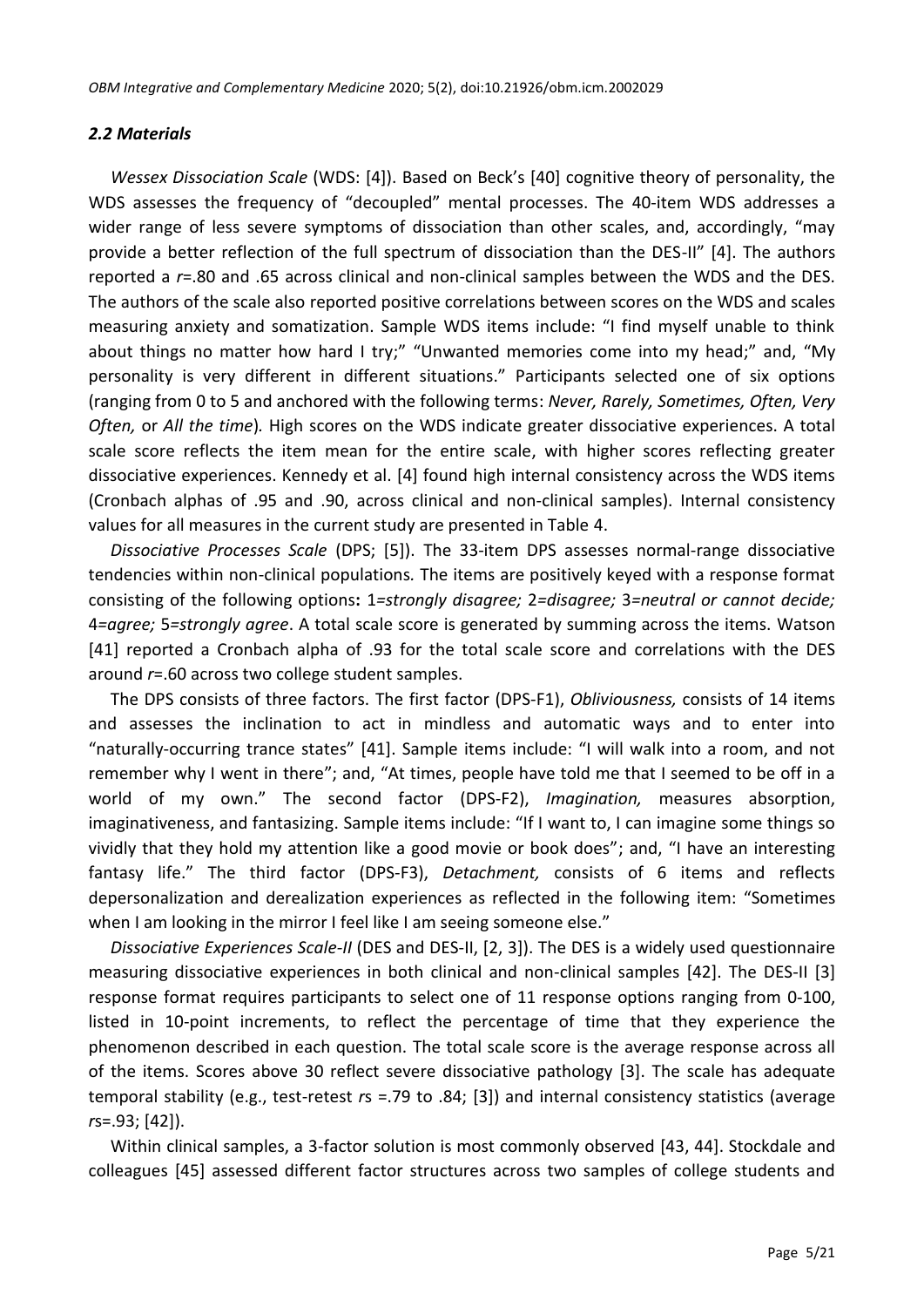concluded that the following 3-factor solution best fit their data: *Absorption* (16 items), *Amnesia*  (6 items), and *Depersonalization,* (6 items).

Waller et al. [37] identified an 8-item subset of the DES (i.e., DES-Taxon/DES-T) that distinguished dissociative disordered patients from other patient groups and from non-pathological types of dissociation. Examples of items comprising the DES-Taxon include: "Some people have the experience of feeling that other people, objects, and the world around them are not real. What percentage of time does this happen to you?"; "... hear voices inside their head and tell them to do things or comment on things that they are doing ..."; and, "...find that in one situation they may act so differently compared with another situation that they feel almost as if they were two different people ..." The current study used the DES-II and derived factors based on findings from Stockdale et al. [45], as well as the DES-T scale.

*Tellegen Absorption Scale* (TAS; [46]). The TAS consists of 34 items measuring imaginative abilities and the tendency to become absorbed in everyday activities (e.g., being deeply moved by a sunset; experiencing thoughts as visual images; becoming so absorbed during a movie or play and feeling as though you are part of the play and not part of the audience). TAS scores range from 0 to 34 reflecting the number of items endorsed. Tellegen [46] reported a test-retest correlation of .91 over the course of one-month and an internal consistency value of .88.

*Inventory of Childhood Memories and Imaginings* (ICMI; [47]). The ICMI is a widely used measure of fantasy-proneness. The scale consists of 52 items assessing childhood and adult beliefs and imaginings (e.g., vividly re-experiencing sensations in one's imaginations such as the feeling of a gentle breeze; pretending to be someone else; having a past out-of-body experience; having felt, heard, or seen a ghost). ICMI scores range from 0 to 52 reflecting the total number of items endorsed. Scores on the ICMI correlate with the TAS (*r*s=.67 to .81; [48]), and the scale has adequate test-retest reliability statistics (see [49]).

*Expectancy Index* [39]. Prior to hypnosis, participants responded to the following statements: (1) *I expect that the hypnosis experience will be interesting and enjoyable;* (2) *I think that I will be a good hypnotic subject* (response format of the first two items: 1*-no, not at all,* 4*-somewhat, and*  7*-yes, very much*); and, (3) *Please predict—as best as you can—how many of the 12 suggestions you expect that you will respond to during hypnosis* (participants circled a number corresponding to their prediction)*.* Summing items creates an overall, global index of positive expectancies about being hypnotized. Green and Lynn [39] found that the individual items and the overall index all positively correlated with hypnotic responsiveness.

*Harvard Group Scale of Hypnotic Susceptibility, Form A* (HGSHS:A; [35]). The HGSHS:A is a widely used, group administered, 12-item standardized measure of hypnotic suggestibility. The scale begins with a suggestion for participants to close their eyes and to think of their head falling forward, followed by a 15-minute (approximately) eye-closure induction and then ideomotor suggestions for movements (e.g., eye closure, hand lowering, hands moving together), motor-challenge-type suggestions (e.g., inability to bend an outstretched arm, arm immobilization, finger lock, arm rigidity, communication inhibition, eye catalepsy), and cognitive-perceptual suggestions (e.g., hallucinating a buzzing fly, post-hypnotic amnesia, post-hypnotic suggestion to touch ankle). After hypnosis, participants report the degree of overt behavioral responses (i.e., how movements would have been judged by an onlooker) on a scale that can range from 0 to 12 with higher scores indicating greater responsiveness to hypnotic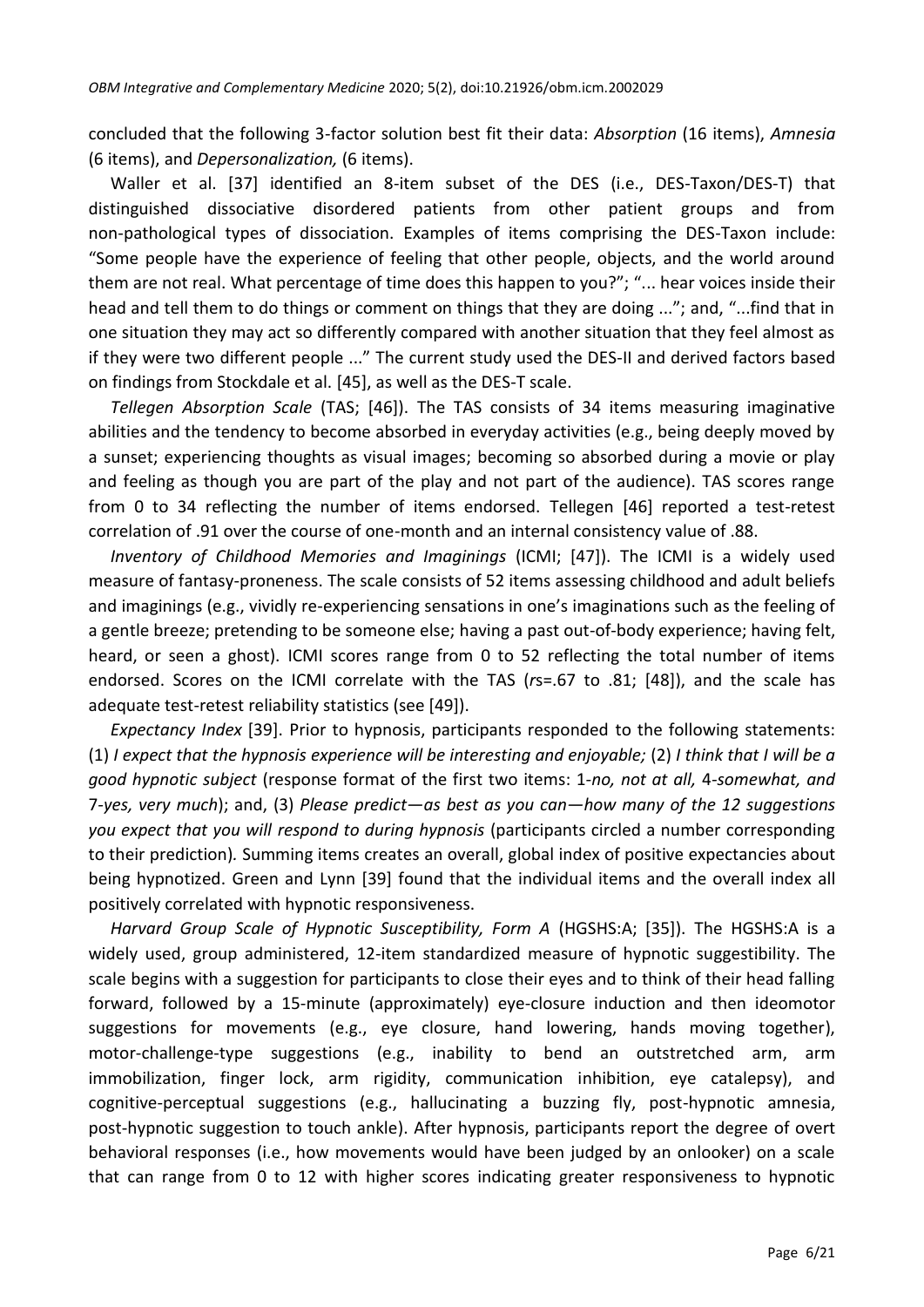suggestions. About one hour is needed to administer the hypnosis session and allow time for participants to complete the post-hypnosis response booklet.

The standard response format consists of a dichotomous choice in response to each item: pass (e.g., "My head fell forward at least two inches") or fail (e.g., "My head fell forward less than two inches"). As part of a larger study on the response format of the HGSHS:A, we included a third option to allow participants to indicate that they did not attempt the suggestion and to list reasons as to why (e.g., felt too relaxed; didn't want to attempt). In this study, we classified non-attempts as item failures.

*Subjective Involvement/Involuntariness Ratings.* After indicating their behavioral response to each HGSHS:A suggestion, participants rated the degree to which their response felt "automatic" or "involuntary." For example, after participants rated whether their head fell at least 2 inches after the 'head falling forward' suggestion, we asked the following question: "To what degree did your head falling forward feel "automatic" or "involuntary" (that is, *as if* it occurred all by itself)?" Similar to the subjective experience scale developed by Bowers [50] and then later expanded to the HGSHS:A by Kirsch, Council, and Wickless [51], our response options ranged from 1 to 5 and included the following anchors: 1=*not at all automatic or involuntary*; 3=*somewhat*; 5=*very much automatic or involuntary.* We summed scores across the 11 HGSHS:A behavioral items to generate an overall subjective involvement score (the HGSHS:A amnesia item was not assessed for involuntariness). If a participant both reported that they did not behaviorally respond to a given item and subsequently left the subjective involvement response blank, then we assigned a value of 1 (lowest rating of subjective involvement) for that item.

#### *2.3 Procedure*

We announced the study to prospective participants enrolled in 6 different sections of introductory psychology at The Ohio State University, Lima. Interested students were given a series of questionnaires as part of a "take home" booklet and were instructed to complete the scales and return for a standardized assessment of hypnotic suggestibility scheduled approximately one week later. Students completed the dissociation and personality scales that we listed above, along with additional scales not related to this investigation. The scales relevant to this study were presented in a fixed order and appeared in the following sequence: demographic questions, TAS, ICMI, WDS, DPS, and then the DES-II. Before hypnosis, the experimenter disputed common myths associated with hypnosis (i.e., hypnosis involves a trance state; you could get "stuck" in hypnosis; subjects are unable to resist suggestions) and provided students with an example of something "hypnosis-like" that they might experience during the session (i.e., that if they fully imagined that their foot was attached to a helium filled balloon, then their foot might actually lift off the floor). Immediately prior to the hypnosis session, students completed the expectancy items contained within a response booklet. The HGSHS:A was delivered via audio recording to student groups ranging in size from 9 to 39 participants. Following hypnosis, participants self-reported in the response booklet the extent to which they responded behaviorally to each suggestion and rated how automatic or involuntary their responses felt.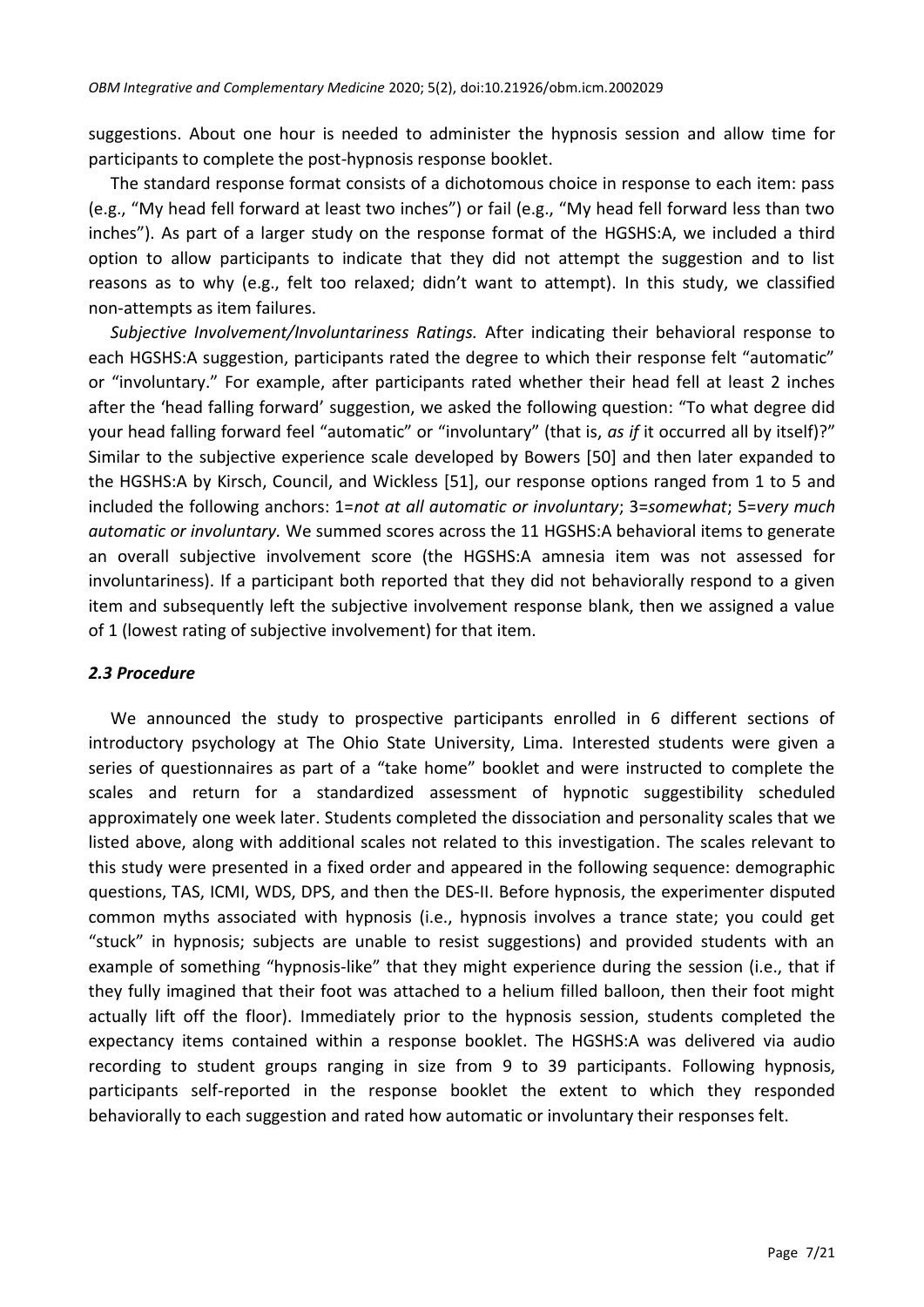#### **3. Results**

*Organization of analyses and controlling for Type I error.* Based on previous work [12, 39, 52, 53], we predicted that women would score higher than men on the HGSHS:A behavioral and subjective measures, TAS and ICMI total scale scores, and across our expectancy items. We therefore grouped these variables together. Our next set of variables included more pathological measures of dissociation and consisted of total scale scores on the DES-II, each of the DES factors, and the DES-Taxon. Last, we contrasted responses by our female and male participants across our measures of non-pathological dissociation (i.e., the WDS, DPS, and the DPS factors). Because we ran multiple tests within each group of variables, we applied a Bonferroni correction adjusting the critical value of significance to control for Type I error.

*Findings.* In our first set of independent samples t-tests, we examined mean scores obtained from our female and male participants across the behavioral and subjective indices on the HGSHS:A, total scale scores on the TAS and ICMI, and on our global Expectancy Index. As can be seen in Table 2, female students passed more suggestions on the HGSHS:A (behavioral score), reported greater subjective involvement with the HGSHS:A items (subjective/involuntariness score), and scored higher on the ICMI. In addition, mean scores on the TAS and on our Expectancy Index were consistent with our a priori hypotheses; however, the magnitude of the difference between means did not reach statistical significance given the Bonferonni correction to alpha. Table 2 also lists responses by gender to the three individual expectancy items.

Results from our second set of t-tests did not show any gender-related differences on the DES-II, DES factors, or the DES-Taxon. Across our final set of t-tests, male and female students responded comparably across the WDS, DPS and on two of the three DPS factors. Female students generated higher scores the first DPS factor (DPS-F1, *Obliviousness*), relative to male students (see Table 2).

Given that our female students scored higher on the HGSHS:A – both in terms of behavioral responsiveness and their reported subjective involvement – we examined whether the correlations between our various measures and the HGSHS:A scores differed by gender. We used the Fisher transformation test to convert correlations into Z scores and then contrasted these scores between female and male students. Given a total of 33 comparisons (16 scales by HGSHS:A behavioral and subjective scores; HGSHS:A behavioral and subjective scores with one another), we adopted a *p<.01* criterion for significance. None of these correlations differed by gender using this criterion (*Z*s ranged from -1.17 to 2.29; *p*s ranged from .02 to .94).

We calculated Pearson-Product Moment Correlations across our measures. As can be seen in Table 3, the dissociation scales inter-correlated highly. The WDS and DPS correlated with the DES-II (total scale scores), r=.74 and r=.70, respectively, and the WDS and DPS positively correlated with one another (r=.75). We obtained very small, non-significant, positive rs (i.e., less than .14) between scores on the WDS, DPS and the three DPS factors, and students' behavioral performance on the HGSHS:A. Correlations between these measures and subjective/involuntariness scores on the HGSHS:A also failed to reach significance. Although the DES-II correlations with behavioral and subjective responding were low, they attained statistical significance,  $r = .19$  and  $r = .16$ , respectively. Correlations of behavioral and subjective hypnotic responsiveness with absorption were statistically significant (r = .30 and .33, respectively) as were correlations with fantasy-proneness (r = .27 and r = .26, respectively).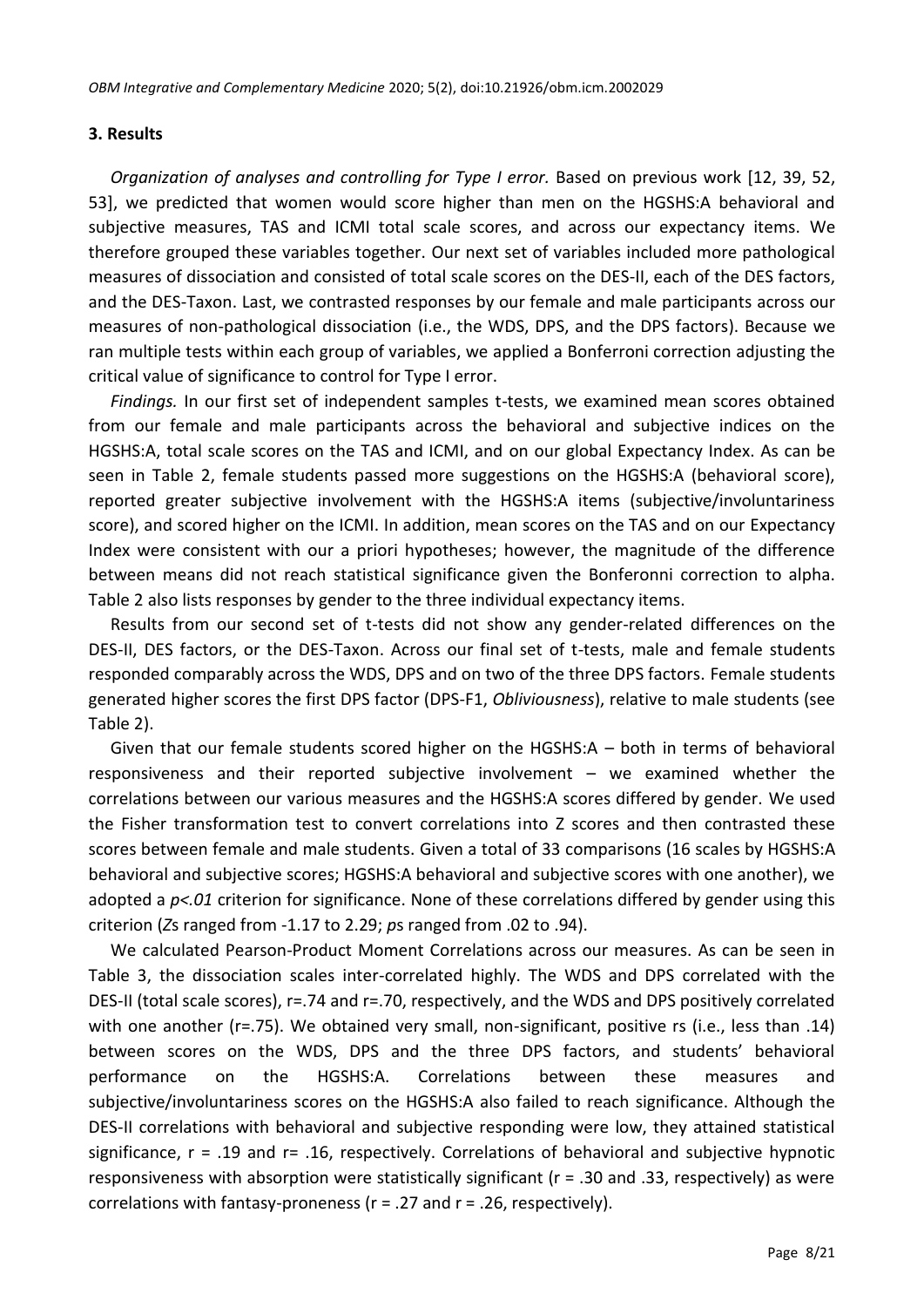| <b>Measure</b>                       | <b>Overall</b> | <b>Males</b>  | <b>Females</b> | $\mathbf{t}$ | p      | Hedges'          |  |
|--------------------------------------|----------------|---------------|----------------|--------------|--------|------------------|--|
|                                      | M (SD)         | M(SD)         | M (SD)         |              |        | $\boldsymbol{g}$ |  |
| HGSHS:A (behavioral response)        | 4.76(3.06)     | 4.12(3.39)    | 5.35(2.60)     | 2.52         | .01    | .41              |  |
| HGSHS:A (subjective/involuntariness) | 29.59 (10.63)  | 26.39 (11.25) | 32.56 (9.13)   | 3.74         | < .001 | .60              |  |
| <b>TAS</b>                           | 16.88 (5.98)   | 15.89(6.13)   | 17.79 (5.72)   | 2.00         | .05    | .32              |  |
| <b>ICMI</b>                          | 21.23 (7.59)   | 19.53 (7.36)  | 22.80 (7.49)   | 2.74         | < .01  | .44              |  |
| <b>Expectancy Index</b>              | 14.21 (4.30)   | 13.53 (4.53)  | 14.84 (4.00)   | 1.91         | .06    | .31              |  |
| <b>Individual Expectancy Items</b>   |                |               |                |              |        |                  |  |
| Expectancy -item #1 (interesting)    | 4.97(1.27)     | 4.83(1.33)    | 5.10(1.20)     | 1.34         | .18    | .21              |  |
| Expectancy -item #2 (good subject)   | 3.97(1.28)     | 3.95(1.30)    | 4.00(1.26)     | 0.26         | .80    | .04              |  |
| Expectancy -item #3 (estimation)     | 5.27(2.83)     | 4.76(3.22)    | 5.74(2.33)     | 2.19         | .03    | .35              |  |
|                                      | 19.22 (14.23)  | 18.60 (14.28) | 19.79 (14.24)  | 0.52         | .60    | .08              |  |
| <b>DES</b>                           |                |               |                |              |        |                  |  |
| DES-F1 (Absorption)                  | 26.17 (16.72)  | 24.61 (15.87) | 27.61 (17.44)  | 1.12         | .26    | .18              |  |
| DES-F2 (Amnesia)                     | 11.37 (13.91)  | 11.60 (14.31) | 11.15(13.63)   | 0.20         | .84    | .03              |  |
| DES-F3 (Depersonalization)           | 8.53(13.58)    | 9.58(15.54)   | 7.55(11.49)    | 0.93         | .35    | .15              |  |
| DES-Taxon                            | 11.47 (13.51)  | 12.37 (15.21) | 10.63 (11.75)  | 0.80         | .42    | .13              |  |
|                                      | 1.25(0.60)     | 1.20(0.59)    | 1.30(0.61)     | 1.07         | .29    | .17              |  |
| WDS (Wessex)                         |                |               |                |              |        |                  |  |
| <b>DPS</b>                           | 86.03 (23.43)  | 82.84 (22.28) | 88.98 (24.21)  | 1.64         | .10    | .26              |  |
| DPS-F1 (Obliviousness)               | 40.79 (11.41)  | 38.37 (11.39) | 43.04 (11.03)  | 2.60         | .01    | .42              |  |
| DPS-F2 (Imagination)                 | 19.88 (6.24)   | 19.72 (6.05)  | 20.02 (6.44)   | 0.30         | .76    | .05              |  |
| DPS-F3 (Detachment)                  | 10.03 (4.67)   | 10.17 (4.46)  | 9.89(4.88)     | 0.38         | .70    | .06              |  |

### **Table 2** Mean scores for male and female participants across our measures.

Note: Within each set of 5 dependent variables, a Bonferroni correction of alpha resulted in a critical value of *p*≤.01. Because Levene's test for equality of variances was significant for both HGSHS:A indices, the test statistics listed for these two variables were based on *equal variances not assumed.*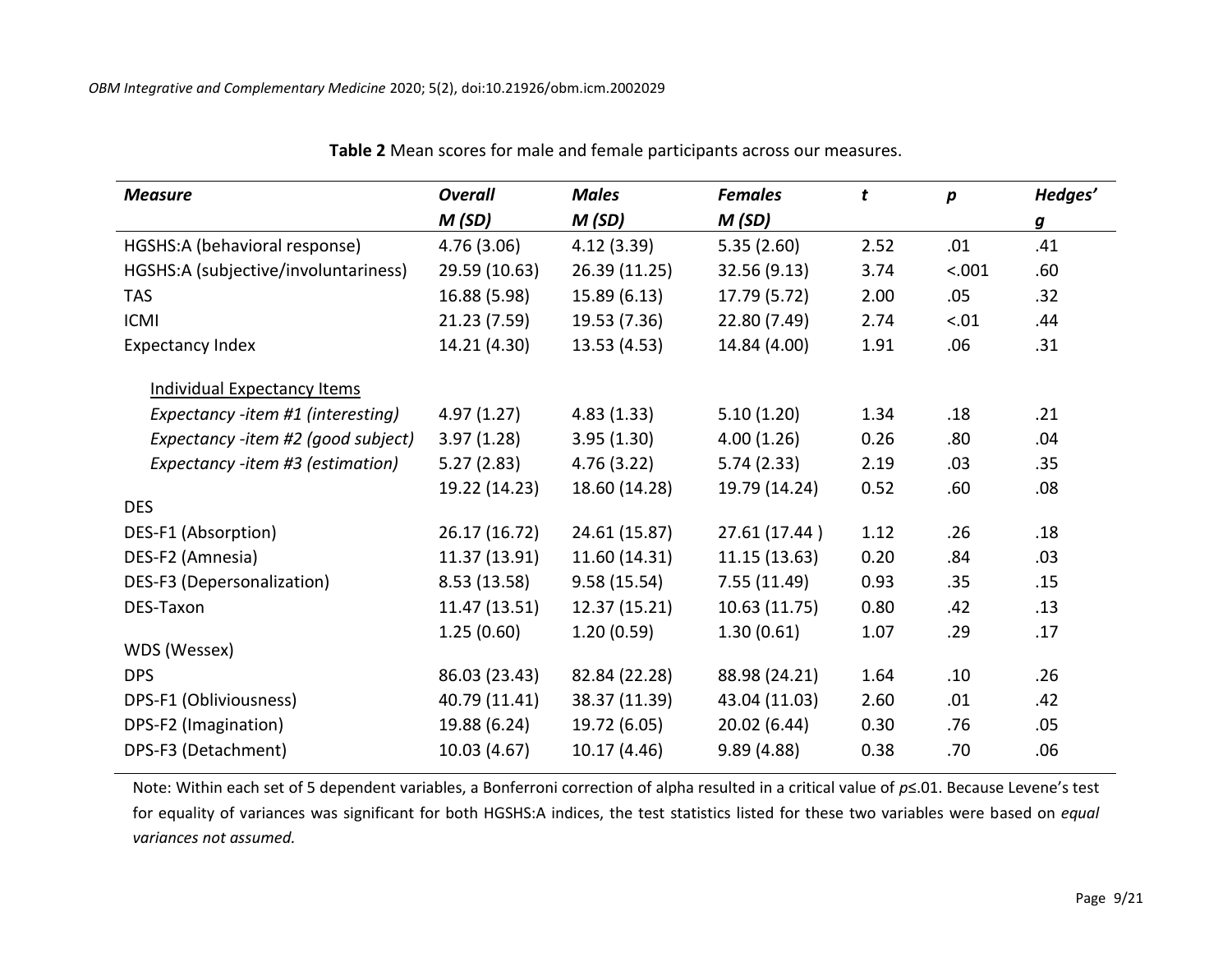| Measure                                        |                                                                    |                             | IЗ      |               | 5                               | 16                                                                   | 17       | 8                    | 9    | 10                                              | 11                                  | 12 | 13 | 14    | 15                                                             | 16                            | 17                              | 18     |
|------------------------------------------------|--------------------------------------------------------------------|-----------------------------|---------|---------------|---------------------------------|----------------------------------------------------------------------|----------|----------------------|------|-------------------------------------------------|-------------------------------------|----|----|-------|----------------------------------------------------------------|-------------------------------|---------------------------------|--------|
|                                                | HGSHS:A HGSHS: TAS<br>(behavior <sup>A</sup><br>response ve/involl | (subjecti<br>untarine<br>SS |         | <b>ICMI</b>   |                                 | DES-II DES-F1<br>(Absorption) (Amnesia) (Deperson Taxon Dissoci tive | DES-F2   | DES-F3<br>alization) | DES- | Wessex Dissocia DPS-F1 DPS-F2<br>ation<br>Scale | Process (usness) (tion)<br>es Scale |    |    | ment) | DPS-F3 Expect Q1<br>(Oblivio)(Imagina (Detach (interesting) 22 | Expect<br>('good<br>subject') | Expect Q3<br>(estimation) Index | Expect |
| 1. HGSHS:A<br>(behavioral<br>response)         |                                                                    |                             |         |               |                                 |                                                                      |          |                      |      |                                                 |                                     |    |    |       |                                                                |                               |                                 |        |
| 2. HGSHS:A<br>(subjective/<br>involuntariness) | $.81**$                                                            |                             |         |               |                                 |                                                                      |          |                      |      |                                                 |                                     |    |    |       |                                                                |                               |                                 |        |
| 3. TAS                                         | $.30**$                                                            | $.33**$                     |         |               |                                 |                                                                      |          |                      |      |                                                 |                                     |    |    |       |                                                                |                               |                                 |        |
| 4. ICMI                                        | $.27**$                                                            | $.26**$                     | $.63**$ |               |                                 |                                                                      |          |                      |      |                                                 |                                     |    |    |       |                                                                |                               |                                 |        |
| 5. DES-II                                      | $.19*$                                                             | $.16*$                      |         | $.50**$ .51** |                                 |                                                                      |          |                      |      |                                                 |                                     |    |    |       |                                                                |                               |                                 |        |
| 6. DES-F1<br>(Absorption)                      | $.24**$                                                            | $.22**$                     |         |               | .54** .55** .97**               |                                                                      |          |                      |      |                                                 |                                     |    |    |       |                                                                |                               |                                 |        |
| 7. DES-F2 (Amnesia).12                         |                                                                    | .06                         |         |               | $.31**$ .35** .87** .75**       |                                                                      |          |                      |      |                                                 |                                     |    |    |       |                                                                |                               |                                 |        |
| 8. DES-F3<br>(Depersonalization)               | .03                                                                | $-0.01$                     |         |               | $.34**$ .31** .82** .68**       |                                                                      | $.76***$ |                      |      |                                                 |                                     |    |    |       |                                                                |                               |                                 |        |
| 9. DES-Taxon                                   | .09                                                                | .04                         |         |               | $.38**$ $.38**$ $.91**$ $.79**$ |                                                                      | $.90**$  | $.92**$              |      |                                                 |                                     |    |    |       |                                                                |                               |                                 |        |

# **Table 3** Correlations between measures.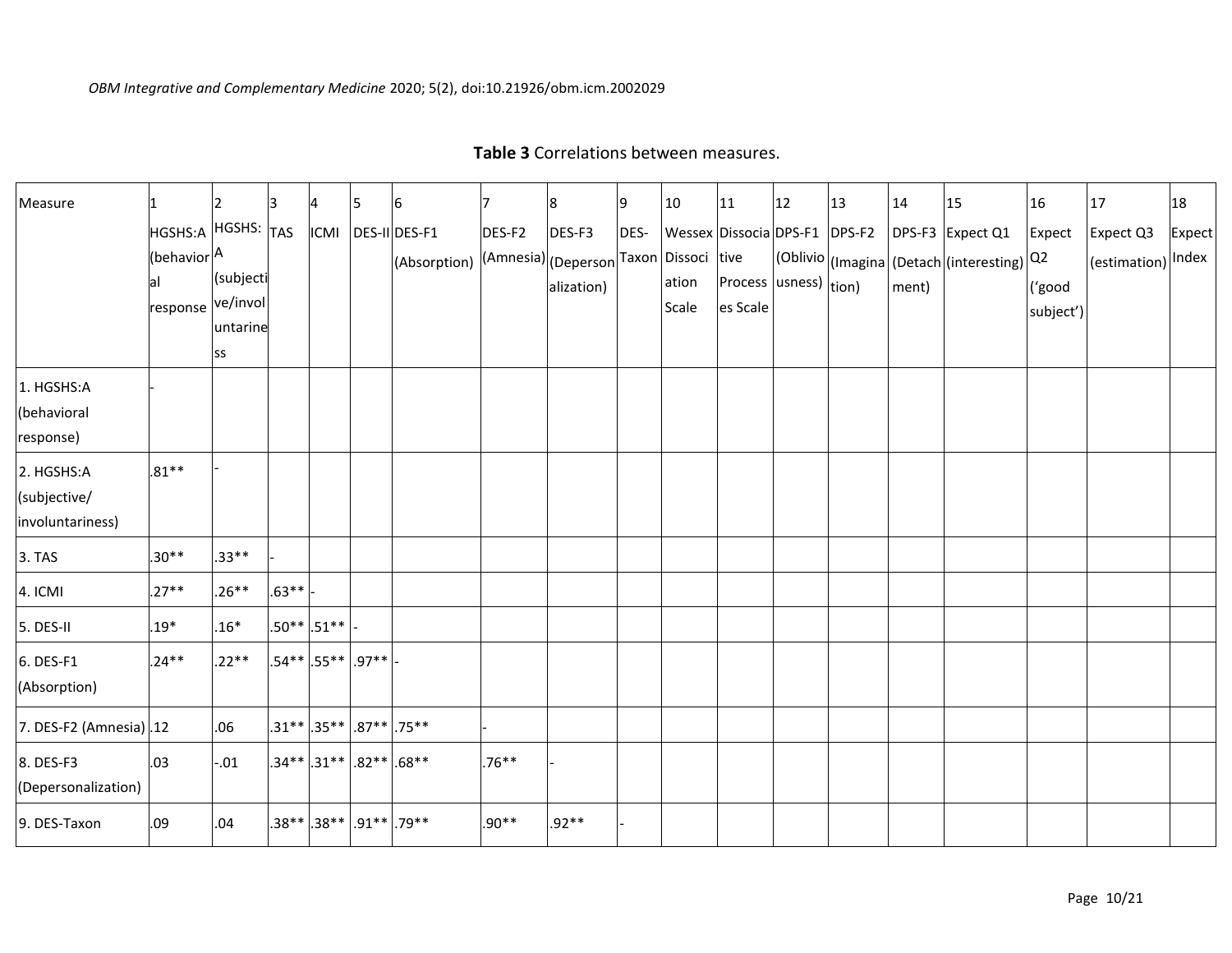| 10. Wessex<br>Dissociation Scale           | .09     | .11      |              | $.51**$ .58**74**72**    |        |                | $.61***$ | $.63**$ | $.69**$  |          |         |         |       |         |         |         |         |     |
|--------------------------------------------|---------|----------|--------------|--------------------------|--------|----------------|----------|---------|----------|----------|---------|---------|-------|---------|---------|---------|---------|-----|
| 11. Dissociative<br><b>Processes Scale</b> | .13     | .13      |              | $.65***$ .64**           |        | $.70***$ .72** | $.51***$ | $.54**$ | $.59**$  | $.75***$ |         |         |       |         |         |         |         |     |
| 12. DPS-F1<br>(Obliviousness)              | .12     | .13      | $.49**$      | $.49**$                  |        | $.65***$ .69** | $.48**$  | $.44**$ | $.52**$  | $.67***$ | $.91**$ |         |       |         |         |         |         |     |
| 13. DPS-F2<br>(Imagination)                | .12     | .10      | $.60**$      | $.66***$ $.49**$ $.52**$ |        |                | $.33***$ | $.34**$ | $.40**$  | $.54**$  | $.82**$ | $.60**$ |       |         |         |         |         |     |
| 14. DPS-F3<br>(Detachment)                 | .01     | .10      | $.56***$     | $.49**$                  |        | $.58**$ .52**  | $.45**$  | $.66**$ | $.61***$ | $.68**$  | $.76**$ | $.54**$ | .59** |         |         |         |         |     |
| 15. Expect-Q#1<br>(interesting)            | $.30**$ | $.32**$  | $.22**$ .20* |                          | .11    | $.17*$         | .03      | $-0.04$ | .02      | .02      | .09     | .09     | .11   | $-0.04$ |         |         |         |     |
| 16. Expect-Q#2<br>('good subject')         | $.29**$ | $.22**$  | .10          | $.20*$                   | .15    | $.16*$         | .13      | .09     | .12      | .01      | .10     | .08     | .08   | .12     | $.52**$ |         |         |     |
| 17. Expect-Q#3<br>(estimation)             | $.32**$ | $.30**$  | $.16*$       | .09                      | $.17*$ | $.19*$         | .09      | .09     | .11      | .04      | .11     | .10     | .11   | .08     | $.36**$ | $.40**$ |         |     |
| 18. Expectancy<br>Index                    | $.39**$ | $.36***$ | $.20*$       | $.18*$                   | $.19*$ | $.22**$        | .10      | .07     | .11      | .04      | .13     | .11     | .13   | .08     | $.69**$ | $.72**$ | $.89**$ |     |
| 19. Gender                                 | $.20**$ | $.29***$ | $.16*$       | $.22**$ .05              |        | .09            | $-0.02$  | $-0.07$ | -.06     | .09      | .13     | $.20**$ | .02   | $-0.03$ | .11     | .02     | $.17*$  | .15 |

#### *OBM Integrative and Complementary Medicine* 2020; 5(2), doi:10.21926/obm.icm.2002029

Note: Values reflect Pearson Product Moment correlations with the exception of those involving gender (point bi-serial values; gender coded as 1=male, 2=female).

\* and \*\* indicate significant bivariate differences at the *p*<.05 and *p*<.01 levels, respectively.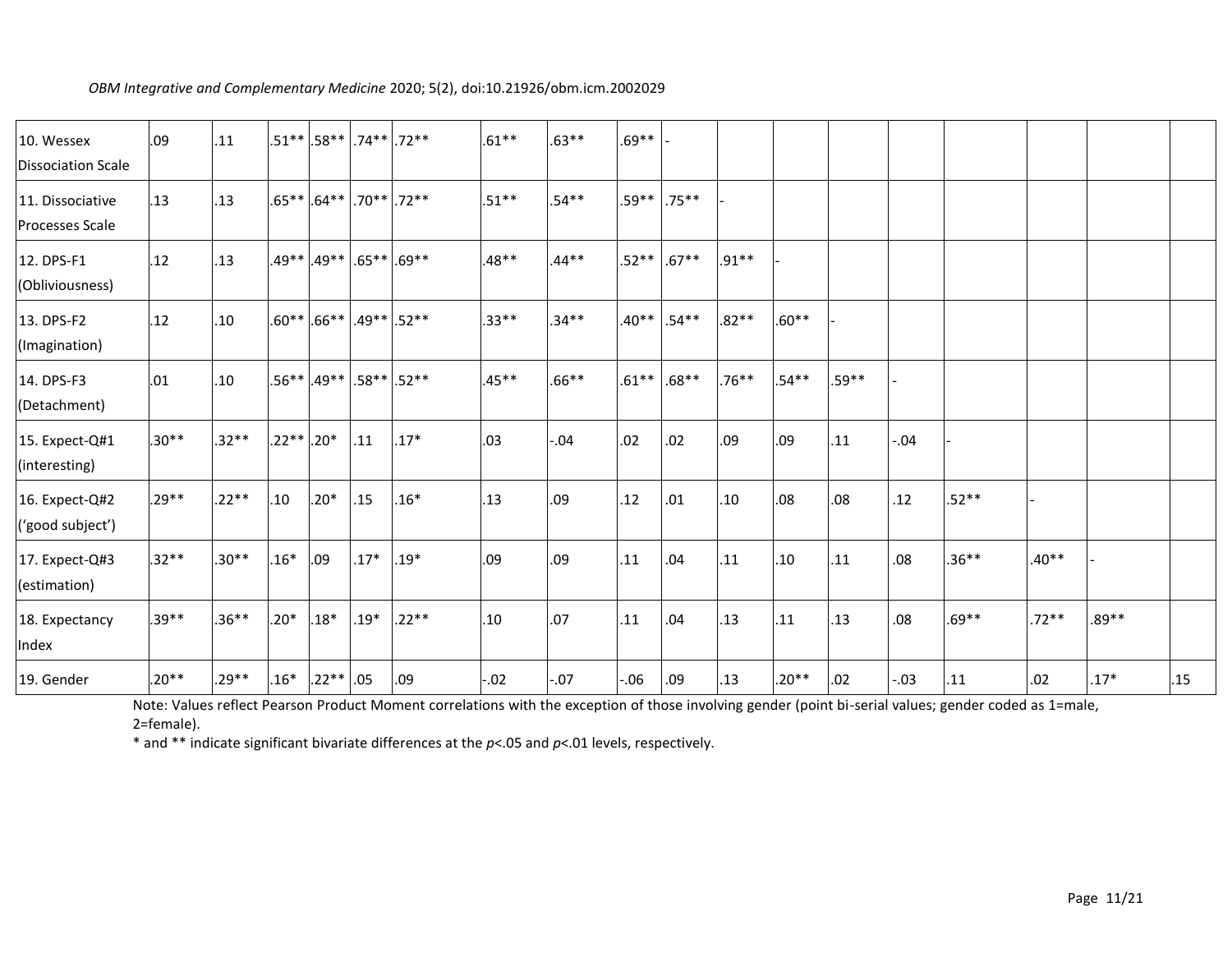To examine the ability of our variables, collectively, to predict behavioral and subjective responsiveness on the HGSHS:A, we performed two exploratory multiple regression analyses. First, we conducted a stepwise multiple regression analysis to examine the ability of the following variables to predict overt behavioral responsiveness to the HGSHS:A: TAS, ICMI, DES-II, DES factor scores and the DES-Taxon, WDS and DPS total scale scores, DPS factor scores, the Expectancy Index, and participant's gender. The full model (model 3) consisted of our expectancy index, TAS, and DPS-F3 (Detachment), R2=.232, F (3, 152) = 15.27, p<.001; adjusted R2 = .216. The initial model contained our Expectancy index, R2=.15, p<.001. The addition of TAS scores to Expectancy Index scores (model 2) led to a statistically significant increase in R2 of .051, F (1, 153)=9.79, p=.002. The addition of DPS-F3 (Detachment; model 3) resulted in a significant increase in R2 of .031, F (1,152) =6.10, p=.015.

We conducted a second stepwise multiple regression analysis to estimate *subjective* responses on the HGSHS:A, using the same predictor variables noted above. The full model (model 4) consisted of our Expectancy Index, TAS, gender, and DPS-F3 (Detachment),  $R^2$ =.273,  $F(4,151)$ =14.19,  $p$ <.001, adjusted  $R^2$ =.254. The initial model contained our Expectancy Index,  $R^2$ =.13, p<.001. The second model added scores on the TAS and resulted in a significant increase in  $R^2$  of .071, *F*(1,153)=13.62, *p*<.001. The third model included gender and increased *R* 2 by .042, *F*(1,152)=8.45, *p*=.004. The addition of DPS-F3 (*Detachment;* model 4) increased *R* 2 by .030, *F*(1,151)=6.13, *p*=.014.

Finally, we generated Cronbach alphas to determine internal consistency reliability across our measures (see Table 4). Alpha values ranged from .79 to .95, with the exception of our expectancy index ( $\alpha$  =.59).

| <b>Measure</b>                       | <b>Number of Items</b> | <b>Cronbach Alpha</b> |
|--------------------------------------|------------------------|-----------------------|
| HGSHS:A (behavioral response)*       | 12                     | .79                   |
| HGSHS:A (subjective/involuntariness) | 11                     | .90                   |
| TAS                                  | 34                     | .81                   |
| <b>ICMI</b>                          | 52                     | .85                   |
| DES-II                               | 28                     | .95                   |
| DES-F1 (Absorption)                  | 16                     | .92                   |
| DES-F2 (Amnesia)                     | 6                      | .85                   |
| DES-F3 (Depersonalization)           | 6                      | .86                   |
| DES-Taxon                            | 8                      | .86                   |
| <b>Wessex Dissociation Scale</b>     | 40                     | .93                   |
| Dissociative Processes Scale         | 33                     | .95                   |
| DPS-F1 (Obliviousness)               | 14                     | .90                   |
| DPS-F2 (Imagination)                 | 7                      | .86                   |
| DPS-F3 (Detachment)                  | 6                      | .88                   |
| <b>Expectancy Index</b>              | 3                      | .59                   |

**Table 4** Internal consistency reliability statistics across measures.

\* Kudar Richardson (KR-20) value for reliability of dichotomous variables is equal to Cronbach alpha. The reliability for our expectancy index was likely affected by the small number of items comprising the scale.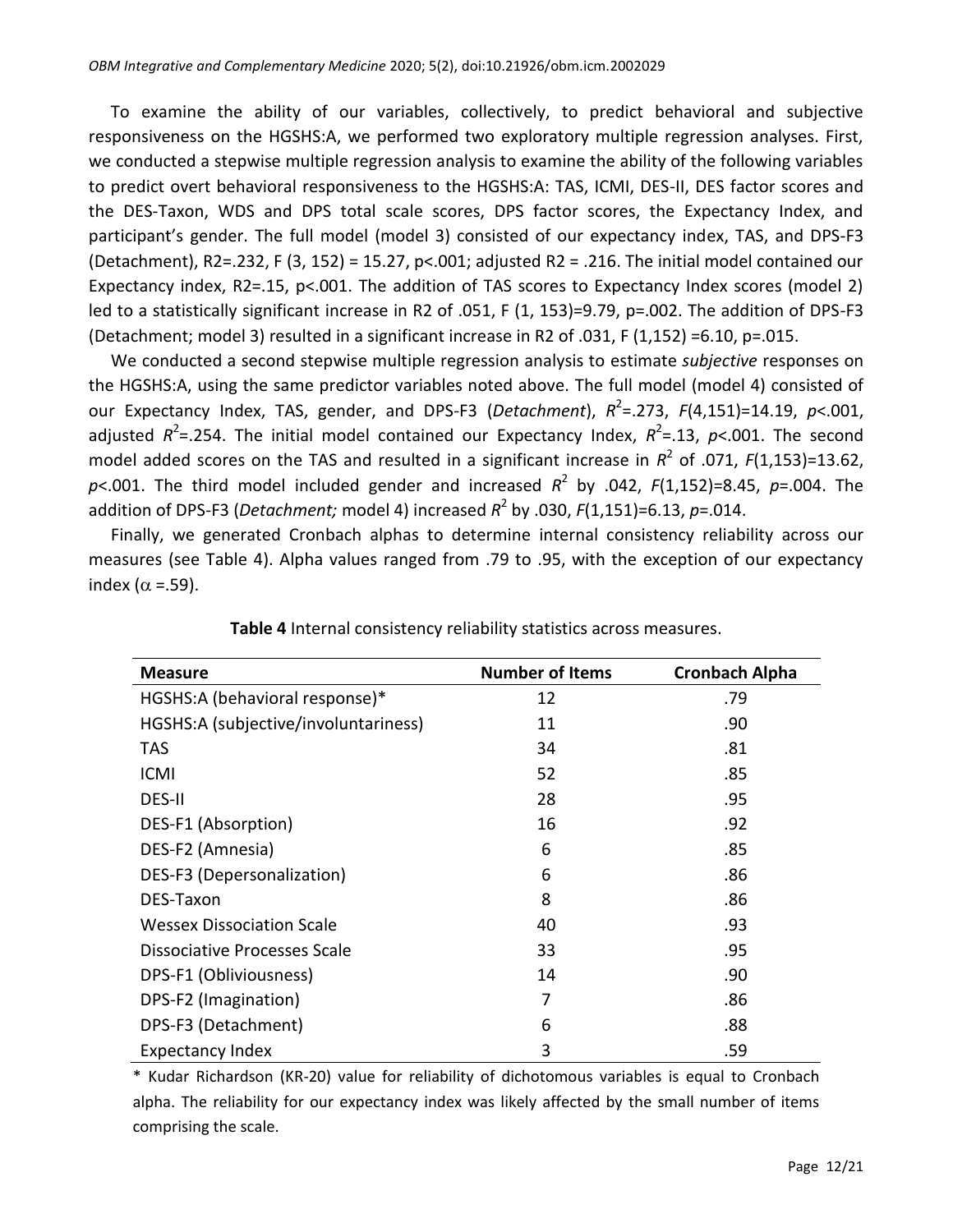### **4. Discussion**

Our study provides a comprehensive examination of the link between trait measures of dissociation and hypnotizability in the context of a more encompassing study of the correlates and potential determinants of hypnotic responsiveness. We replicated and extended previous research in important ways.

Perhaps our most noteworthy finding was the general failure to find statistically significant or impressive correlations of measures of dissociation with hypnotic responsiveness. Indeed, across all of our dissociation measures, only the DES-II total scale score (*r*=.19) and one of the three DES factors (*Absorption*, *r*=.24) correlated significantly with behavioral hypnotic suggestibility, and correlations were similarly low with subjective responses to hypnosis (DES-II total score *r*= .16; DES *Absorption* factor *r* = .22). Our low range correlations between the DES-II and behavioral and subjective hypnotic responding were similar in magnitude to those reported in previous studies [11]. Moreover, the WDS and DPS, along with DPS subscale scores, were not reliably associated with hypnotic responding on a statistical basis, with low and non-significant correlations in the range of  $r = .01$  to  $r = .13$ . Importantly, we found only a very weak and nonsignificant correlation (*r* = .09) between hypnotic suggestibility and the DES-T, a measure of serious dissociative symptoms, confirming the failure in the hypnosis literature to find evidence for an association between hypnotic responding and psychopathology.

Given the similar pattern of findings across diverse scales of dissociation, it is sensible to argue that these scales can be used interchangeably in the context of hypnosis research with student populations. Whereas our survey was not designed to rigorously test dissociation-based theories of hypnosis [15, 16], our findings are inconsistent with predictions derived from such theories; specifically, the hypothesis that dissociation, considered as a trait, is a viable predictor of hypnotic responsiveness (see [18] for a review), with the following qualification: Our preliminary finding of a link between the *Detachment* subscale of the DPS and behavioral and subjective scores on the HGSHS:A in our regression analyses suggests that scores on this factor assay something relevant to hypnosis beyond absorption (as measured by the TAS) and a positive expectancy to respond. Although total scale scores on the WDS and the DPS and DPS factor scores did not correlate with hypnotic suggestibility, our regression analyses suggested that the third DPS factor of *Detachment* contributed to the prediction of HGSHS:A behavioral and subjective scores after expectations about being hypnotized and absorption were included.

One possibility is that the propensity toward detachment in everyday life potentiates the tendency toward disrupted metacognition or executive monitoring during hypnosis [18, 54, 55]. Indeed, previous work suggests that highly hypnotizable individuals may experience reduced metacognitive awareness of their behavioral intentions, resulting in an attenuated sense of agency [56, 57]. Although the fact that the zero-order correlation between hypnotic responding and the *Detachment* subscale was not significant (i.e., *r*s=.01 and .10 across behavioral and subjective scores on the HGSHS:A, respectively), we suggest that future research should, nevertheless, more fully explore detachment and deficits in metacognition as potential moderators or mediators of hypnotic responding.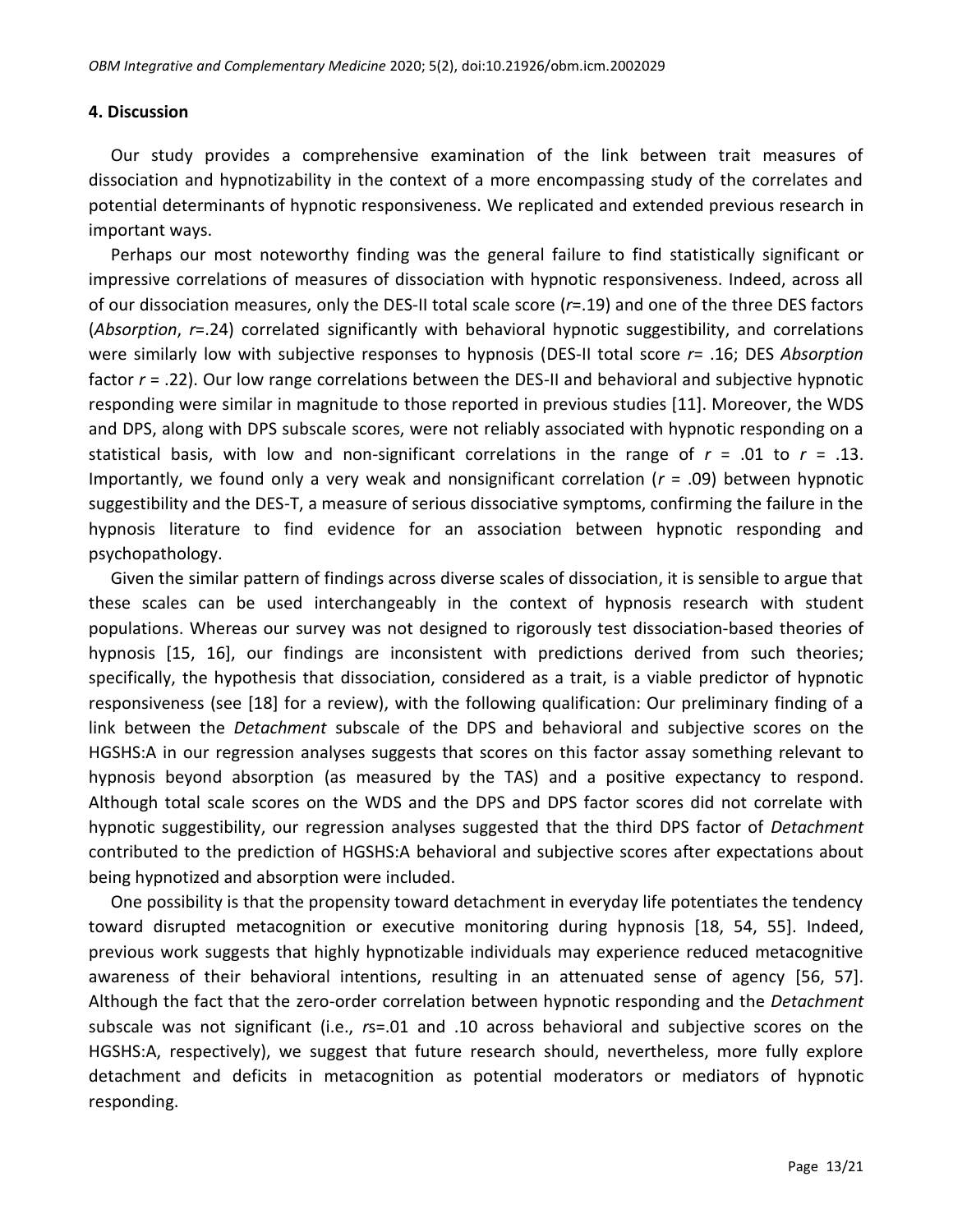We documented strong support for the convergent validity of measures of dissociation, which exhibited impressive positive intercorrelations. For example, the WDS and DPS correlated with the DES-II, *r*s=.74 and .70, respectively, and the WDS and the DPS correlated at *r* = .75. In fact, the lowest inter-correlation across total scores on the DES-II, DPS, WDS, and the DES-T was still a substantial *r* = .59 (DES-T and DPS).

Our study also provides supportive psychometric statistics regarding the internal consistency reliability of items comprising the dissociation measures and subscales, which were good to excellent and ranged from  $\alpha$ =.85 (DES-F2, *Amnesia*) to .95 (DES-II and DPS total score). Alpha values for the HGSHS: A scores (behavioral and subjective), TAS, and ICMI ranged from  $\alpha$ =.79 to .90. We obtained a rather low alpha value for our expectancy index ( $\alpha$  =.59); however, this is not overly surprising given that the index consists of only 3 items and alpha values are "strongly affected by the length of the scale" [58]. Nevertheless, we suggest that future research employ expectancy measures with greater internal consistency.

Moreover, we replicated previous research [11, 36, 38, 59, 60] by finding low-to-moderate statistically significant correlations,  $r = .30$  and  $r = .27$ , respectively, of behavioral measures of hypnotizability with absorption (TAS) and fantasy-proneness (ICMI), and correlations in a similar range with subjective measures of hypnotizability (absorption, *r* = .33; fantasy-proneness, *r* = .26). In contrast, we found moderate-to-high correlations of measures of dissociation with measures of fantasy-proneness (range *r* = .31 [DES-F3 *Depersonalization* factor] to *r* = .66 [DPS-F2 *Imagination* factor]), which is consistent with the idea that significant overlap exists between fantasy-proneness and dissociation [61]. Our finding of a high correlation between the measures of absorption and fantasy proneness (*r* = .63) indicates that these constructs map onto a common domain of immersion in imaginative experiences.

In previous work, we have found that female students endorse more favorable views about being hypnotized and scored higher on the HGSHS:A, TAS, and ICMI, relative to male students [12, 39, 52, 53]. Our present findings converge with these earlier observations. More specifically, female students passed more HGSHS:A suggestions, reported greater subjective involvement during hypnosis, and averaged higher scores on the ICMI relative to their male counterparts. The magnitude of the effect sizes associated with gender differences on the HGSHS:A scores and the ICMI ranged from .41 to .60, indicating a small to medium effect. By squaring zero-order correlations, we estimated that gender accounted for small but significant amounts of variance across HGSHS: A behavioral (4%) and subjective (8.5%) scores and on the ICMI (5%). In addition, female students tended to score higher on the TAS and to hold more favorable views about hypnosis, especially their overall estimation of passing suggestions; however, in the current study, the magnitude of these differences between genders did not meet the pre-set criterion for significance.

Total scale scores on the WDS and DPS did not differ between female and male participants, with the exception of the first DPS factor (*Obliviousness*), where gender accounted for 4% of the variance on this subscale. Our female participants scored higher on this factor relative to males, reflecting a greater self-reported rate of mindlessness, automaticity, or even absentmindedness. In contrast, Fernaeus and Ostberg [62] examined absentmindedness among undergraduates attending Stockholm University and failed to find any gender difference. We question whether our finding of female students scoring higher on the DPS *Obliviousness* factor will be replicated, and if so, the extent to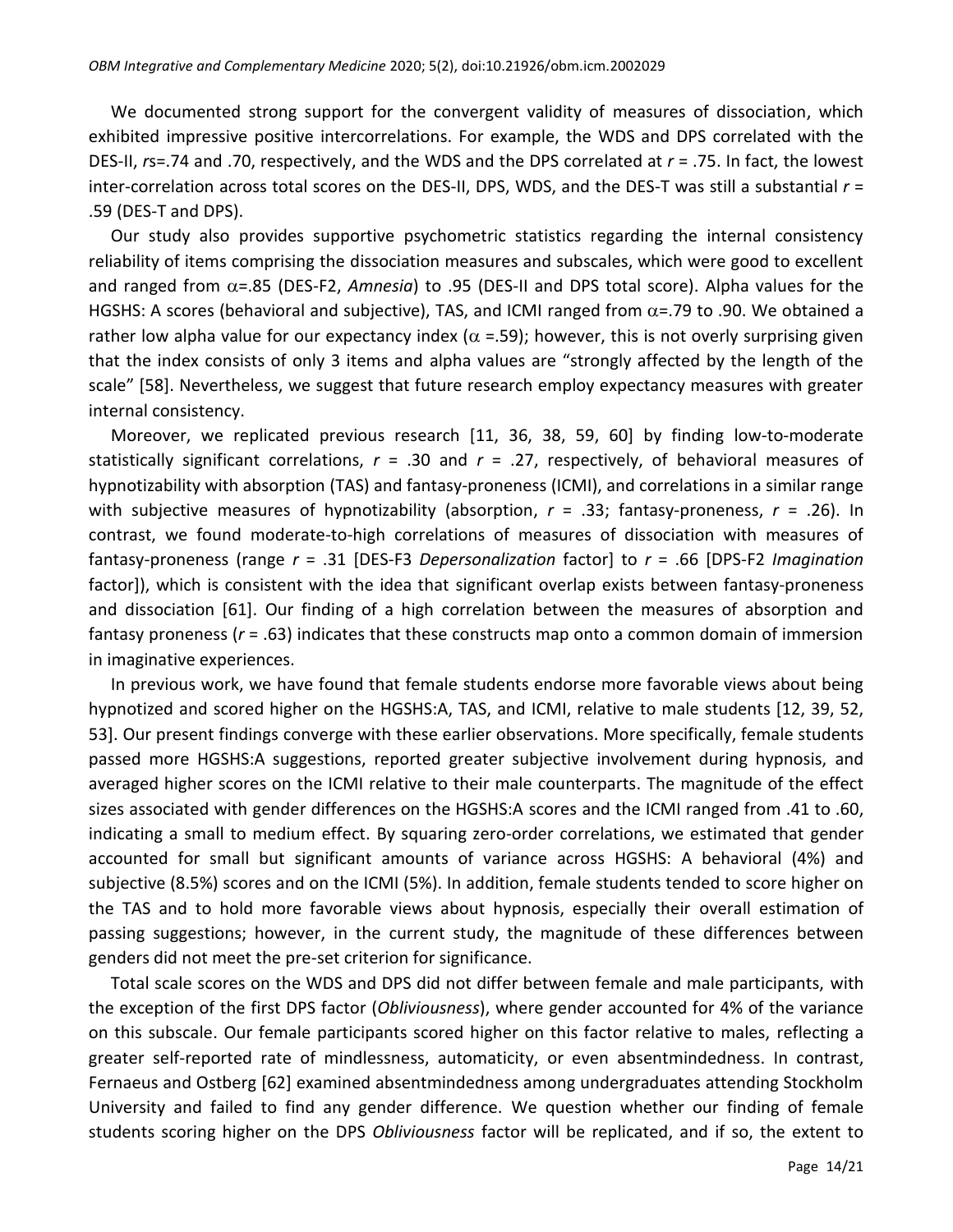which it reflects a true gender difference or reporting bias. More specifically, one could speculate that female participants might be more willing to acknowledge experiences of mindlessness/absentmindedness than males with a more guarded, defensive self-presentation consistent with sociocultural expectations [63].

Although we found that the magnitude of correlations between our various scales did not differ by gender, and gender as a stand-alone variable did not enter as a predictive variable of behavioral scores on the HGSHS:A in our multiple regression analysis, we recommend that researchers analyze for potential gender differences in their data sets. Exploring predictive models of hypnotic susceptibility within a large sample by examining interactions between gender and individual scale scores would be informative and permit more complex models beyond those that linearly add individual scale scores. Indeed, in a previous investigation, we found that predictive models of hypnotizability varied across male and female participants when gender-by-scale interactions were considered [39]. Our current finding that gender contributed to the prediction of HGSHS:A subjective/involuntariness scores further underscores the importance of including gender as a potential moderating variable when examining associations between personality variables and hypnotic responsiveness.

Our exploratory regression analyses should be interpreted with caution given the number of variables in the analyses and our sample size. Tabachnich and Fidel [64] recommend a 40-1 ratio of cases to independent variables. Given a ratio of roughly 15-1 in the current study, we characterize our analyses as exploratory and caution that our results are preliminary. In addition, stepwise regression capitalizes on sample-specific variation, and future investigations with larger samples should consider alternative statistical approaches to derive predictive models driven by theory. Whereas the use of stepwise regression has lost favor among many statisticians, some methodologists still view the technique appropriate for exploratory purposes [65, 66]. Indeed, "An 'atheoretical' use of hierarchical regression may be just as inappropriate to using exploratory-based analyses such as stepwise regression" [67]. We believe that our use of stepwise regression was reasonable in light of the exploratory nature of our investigation of the WDS and DPS, and associated DPS factors, given that these scales have not been fully examined within the context of hypnosis research. Clearly, our findings need to be replicated, particularly those involving the predictive contribution of scores on the DPS *Detachment* factor. If they are, then subsequent investigations based on empirical findings pertaining to non-pathological measures of dissociation could be advanced and tested in a more theory driven manner.

Our study is further limited in that we only included trait measures of dissociation and our participants completed the dissociation measures within the context of a hypnosis study. Future investigations should examine state as well as trait measures of dissociation in terms of accounting for their interrelation in hypnotic contexts and their differential ability to predict hypnotic responsiveness. Given that many hypnotic suggestions call for a present-moment dissociation of behavioral enactment and subjective experience of involuntariness, state measures of dissociation may very well prove to be more robust correlates of hypnotic ability than trait measures [24, 33, 36]. Furthermore, researchers should consider whether the magnitude of correlations are affected by the testing context by administering measures of dissociation both within and outside of the context of hypnosis or if the order of administering scales (e.g., before or after hypnosis) matters.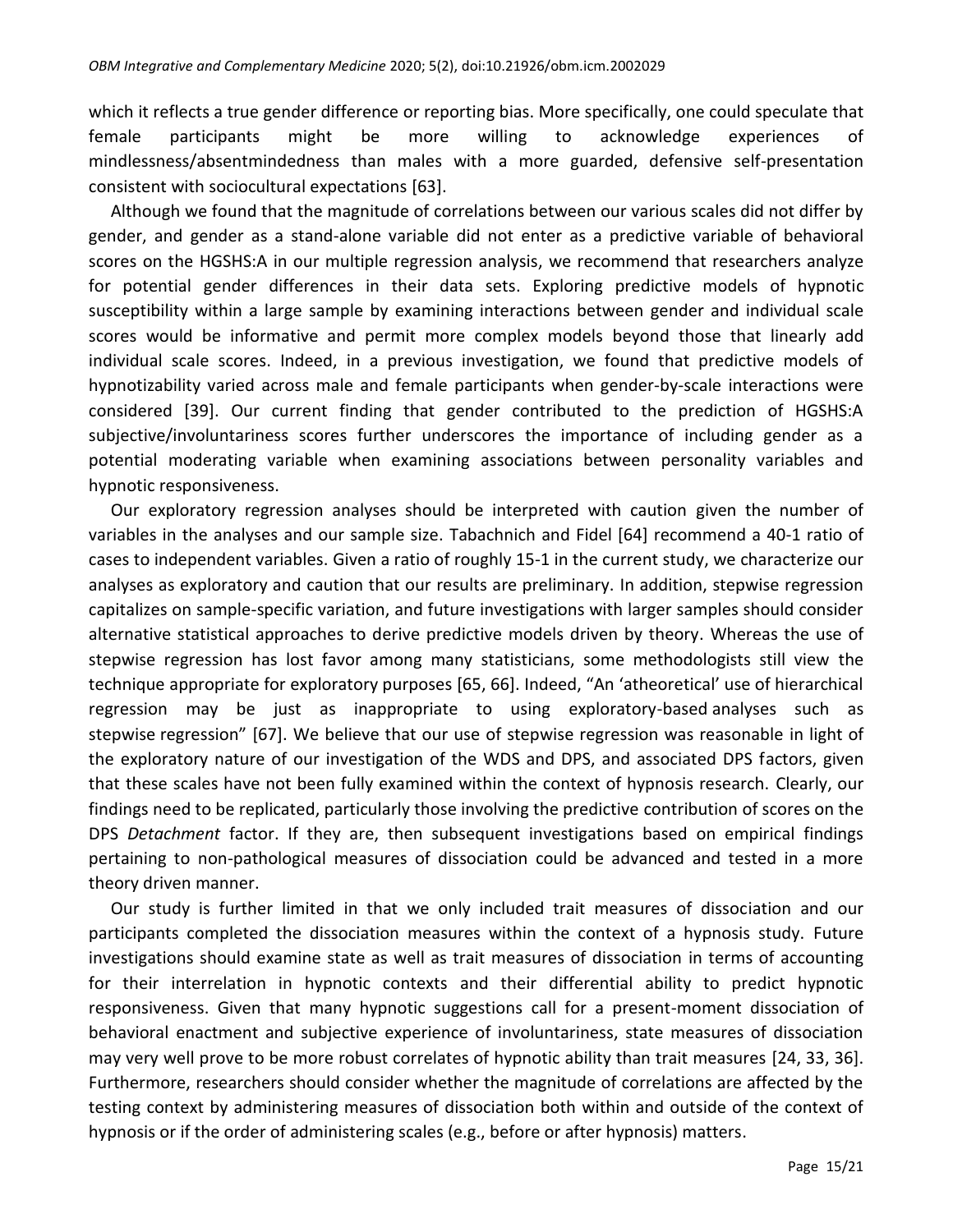We acknowledge that undergraduate students' self-reported experiences of dissociation and their responsiveness to a group administered hypnosis scale may not fully capture dissociative or hypnotic phenomena, and that our findings may not generalize to a clinical setting. It is also possible that dissociation and hypnotic responsiveness in our sample are not linked in a straightforward, linear fashion, and that individuals with stronger dissociative tendencies might experience hypnotic phenomena in a qualitatively distinct manner from those that are less dissociative [7], thereby attenuating correlations between hypnotic suggestibility and dissociation measures across the entire range of hypnotic suggestibility. Moreover, experiential as well as personality differences, such as past experience with trauma, attachment styles, and imaginative abilities, for example, might separately or collectively moderate dissociative experiences within the hypnotic context [68].

Consistent with previous research we reviewed, of all of the variables we examined, the one that numerically correlated most strongly with hypnotic responsiveness was our Expectancy Index and, subsequently, it was the first variable retained in the regression analyses. Indeed, our collective assessment of participants' expectancies that hypnosis would be interesting and enjoyable, they would be a good hypnotic subject, and would pass a number of suggestions, correlated with both behavioral (*r* = .39) and subjective (*r* = .36) measures of responsiveness. Correlations between individual items comprising our Expectancy Index and hypnotic responsiveness were also significant, albeit at a slightly lower level than our global expectancy index (*r*s across the individual expectancy items and behavioral and subjective HGSHS:A responses ranged from .22 to .32). As highlighted by many sociocognitive theorists [69-73], expectancies seem to play a prominent role in determining hypnotic responsiveness. Supporting this assertion, and similar to our findings, Kirsch, Silva, Comey and Reed [74] found that response expectancy correlated more strongly with hypnotic responding than absorption, fantasy-proneness, or personal motivation. Still, scores on our Expectancy Index only accounted for 15% and 13% of the variance in HGSHS:A behavioral and subjective scores, respectively, thereby providing only limited support for a sociocognitive model of hypnosis. Clearly, much more variance remains to be accounted for in future studies. Finally, a virtually unexplored area in hypnosis studies is to determine whether inducing dissociation by means such as mirror gazing, dot staring, ganzfeld setups, virtual reality, and pulsed audio and photic (with due cautions regarding seizures) stimulation [75-77], would increase hypnotic suggestibility, as, to date, little evidence exists to support a robust relation between trait dissociation and hypnotic responsiveness, even across the variety of measures of dissociation we examined.

#### **Acknowledgments**

We thank Emily Allen, Kay Black, MaryAnn Kromer, and Andrea Morales for their assistance with this study.

# **Author Contributions**

Joseph P. Green: study design and preparation, IRB approval, data analyses and interpretation of results, writing manuscript, responding to reviewers' questions. Steven Jay Lynn: writing and contributing to manuscript, interpretation of results, theoretical knowledge regarding hypnosis, responding to reviewers' questions. Olivia J. Green, Victoria R. Bradford, and Rouhangiz Rasekhy: data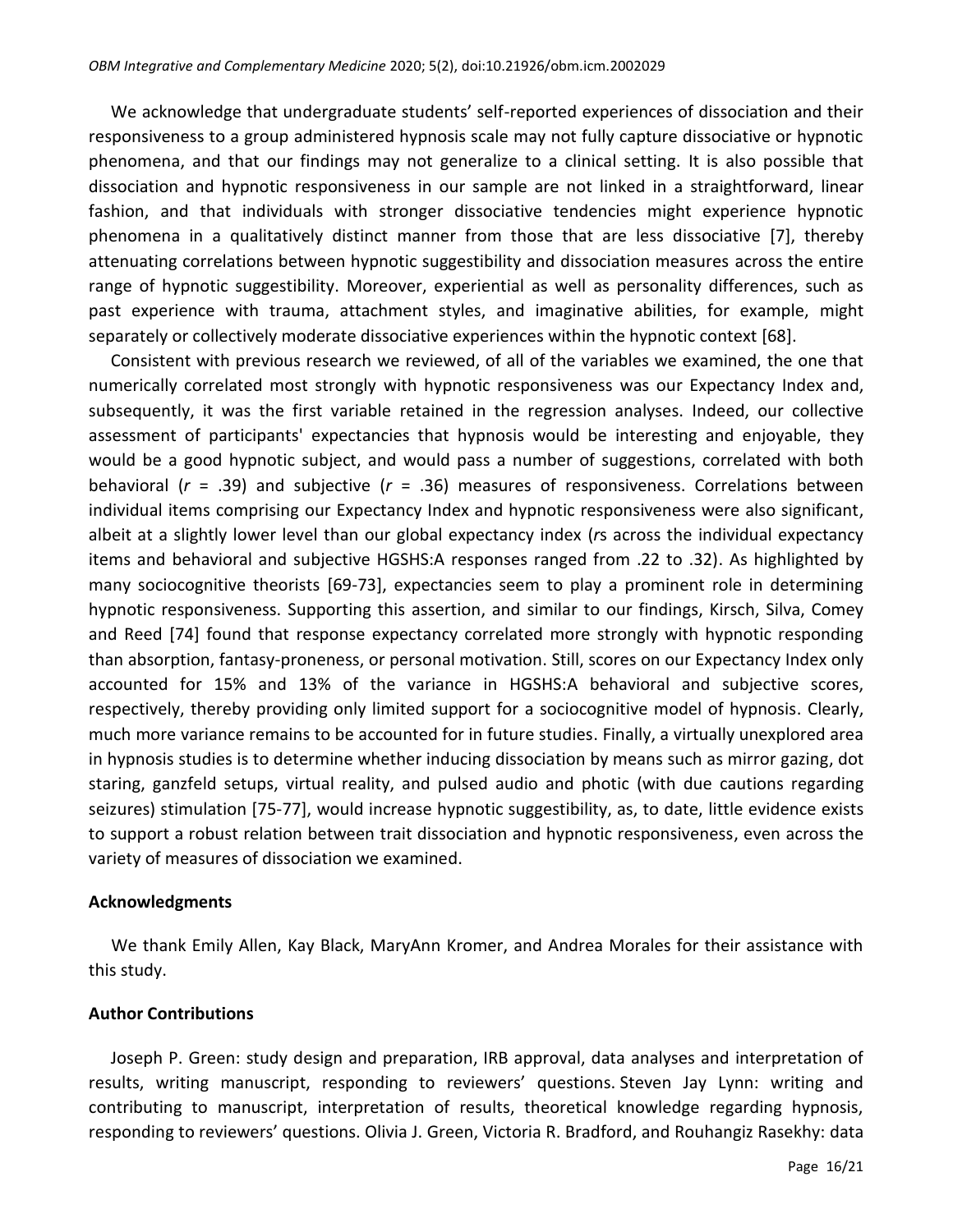collection, data entry, assisting with initial data analyses and interpretation of results, contributed to manuscript.

# **Competing Interests**

The authors have declared that no competing interests exist.

### **References**

- 1. Charcot JM. Clinical lectures on diseases of the nervous system (psychology revivals). Routledge; 2013.
- 2. Bernstein EM, Putnam FW. Development, reliability, and validity of a dissociation scale. J Nerv Ment Dis. 1986; 174: 727-735.
- 3. Carlson EB, Putnam FW. An update on the dissociative experiences scale. Dissociatio Prog Dissociat Disord. 1993; 6: 16-27.
- 4. Kennedy F, Clarke S, Stopa L, Bell L, Rouse H, Ainsworth C, et al. Towards a cognitive model and measure of dissociation. J Behav Ther Exp Psychiatry. 2004; 35: 25-48.
- 5. Harrison J, Watson D. The dissociative processes scale. Unpublished manuscript. Department of Psychology, University of Iowa, Iowa City; 1992.
- 6. American Psychiatric Association. Diagnostic and statistical manual of mental disorders (DSM-5®). American Psychiatric Pub; 2013.
- 7. Terhune DB, Cardeña E, Lindgren M. Dissociated control as a signature of typological variability in high hypnotic suggestibility. Conscious Cogn. 2011; 20: 727-736.
- 8. Green JP. Hypnotizability, the dissociative experiences scale, HGSHS: A amnesia, and automatic writing: Is there an association? Int J Clin Exp Hypn. 1997; 45: 69-80.
- 9. Dienes Z, Brown E, Hutton S, Kirsch I, Mazzoni G, Wright DB. Hypnotic suggestibility, cognitive inhibition, and dissociation. Conscious Cogn. 2009; 18: 837-847.
- 10. Kirsch I, Council JR. Situational and personality correlates of hypnotic responsiveness. Contemporary hypnosis research. Guilford Press; 1992. p. 267–291.
- 11. Lynn SJ, Green JP, Polizzi CP, Ellenberg S, Gautam A, Aksen D. Hypnosis, hypnotic phenomena, and hypnotic responsiveness: Clinical and research foundations—A 40-year perspective. Int J Clin Exp Hypn. 2019; 67: 475-511.
- 12. Green JP. The five factor model of personality and hypnotizability: Little variance in common. Contemp Hypn. 2004; 21: 161-168.
- 13. Lynn SJ, Maxwell R, Green JP. The hypnotic induction in the broad scheme of hypnosis: A sociocognitive perspective. Am J Clin Hypn. 2017; 59: 363-384.
- 14. Nadon R, Laurence J-R, Perry C. Multiple predictors of hypnotic susceptibility. J Pers Soc Psychol. 1987; 53: 948.
- 15. Hilgard ER. Divided consciousness: Multiple controls in human thought and action. Br J Psychol. 1977; 70: 342-343.
- 16. Woody EZ, Bowers KS, Lynn S, Rhue J. A frontal assault on dissociated control. Guilford Press New York; 1994.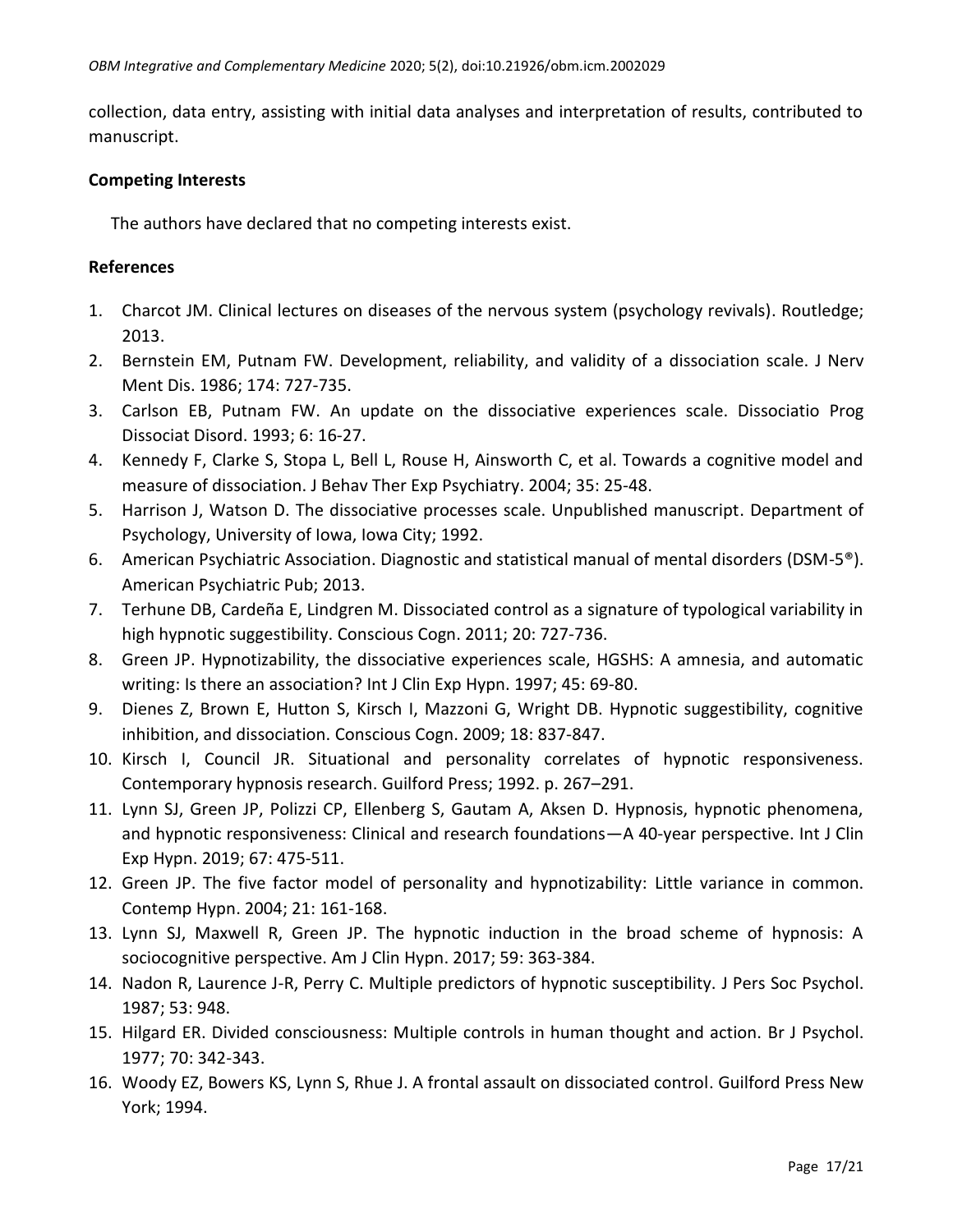- 17. Green JP, Lynn SJ. Hypnosis, dissociation, and simultaneous-task performance. J Pers Soc Psychol. 1995; 69: 728.
- 18. Kirsch I, Lynn SJ. Dissociation theories of hypnosis. Psychol Bull. 1998; 123: 100.
- 19. Lynn SJ, Green JP. The sociocognitive and dissociation theories of hypnosis: Toward a rapprochement. Int J Clin Exp Hypn. 2011; 59: 277-293.
- 20. Covino NA, Jimerson DC, Wolfe BE, Franko DL, Frankel FH. Hypnotizability, dissociation, and bulimia nervosa. J Abnorm Psychol. 1994; 103: 455.
- 21. Frischholz EJ, Braun BG, Sachs RG, Schwartz DR, Lewis J, Shaeffer D, et al. Construct validity of the Dissociative Experiences Scale: II. Its relationship to hypnotizability. Am J Clin Hypn. 1992; 35: 145-152.
- 22. Putnam FW. Diagnosis and treatment of multiple personality disorder. Guilford Press; 1989.
- 23. Dell PF. Is high hypnotizability a necessary diathesis for pathological dissociation? J Trauma Dissociation. 2017; 18: 58-87.
- 24. Vanhaudenhuyse A, Ledoux D, Gosseries O, Demertzi A, Laureys S, Faymonville ME. Can subjective ratings of absorption, dissociation, and time perception during "neutral hypnosis" predict hypnotizability? An exploratory study. Int J Clin Exp Hypn. 2019; 67: 28-38.
- 25. Weitzenhoffer AM, Hilgard ER. Stanford hypnotic susceptibility scale, form C. Palo Alto, CA: Consulting Psychologists Press; 1962.
- 26. Dasse MN, Elkins GR, Weaver III CA. Correlates of the multidimensional construct of hypnotizability: paranormal belief, fantasy proneness, magical ideation, and dissociation. Int J Clin Exp Hypn. 2015; 63: 274-283.
- 27. Fassler O, Knox J, Lynn SJ. The Iowa sleep experiences survey: Hypnotizability, absorption, and dissociation. Pers Individ Differ. 2006; 41: 675-684.
- 28. Whalen JE, Nash MR. Hypnosis and dissociation. Handbook of dissociation. Springer; 1996. p. 191-206.
- 29. Green JP, Green ES. Predicting animal attachment from hypnotizability, absorption, and dissociation scores. Am J Clin Hypn. 2010; 52: 205-218.
- 30. Nadon R, Hoyt IP, Register PA, Kihlstrom JF. Absorption and hypnotizability: Context effects reexamined. J Pers Soc Psychol. 1991; 60: 144.
- 31. Woody E, Bowers K, Oakman J. Absorption and dissociation as correlates of hypnotic ability: Implications of context effects [paper presentation]. Society for Clinical and Experimental Hypnosis, Tucson, AZ; 1990.
- 32. Green JP, Lynn SJ. Context effects on the relation between hypnotic susceptibility and dissociation [paper presentation]. American Psychological Association 62nd Annual Meeting, New York, NY, United States; 1995.
- 33. Cleveland JM, Korman BM, Gold SN. Are hypnosis and dissociation related? New evidence for a connection. Int J Clin Exp Hypn. 2015; 63: 198-214.
- 34. Krüger C, Mace CJ. Psychometric validation of the State Scale of Dissociation (SSD). Psychol Psychother. 2002; 75: 33-51.
- 35. Shor RE, Orne EC. Harvard group scale of hypnotic susceptibility, form A. Int J Clin Exp Hypn. 1962. https://doi.org/10.1037/t02246-000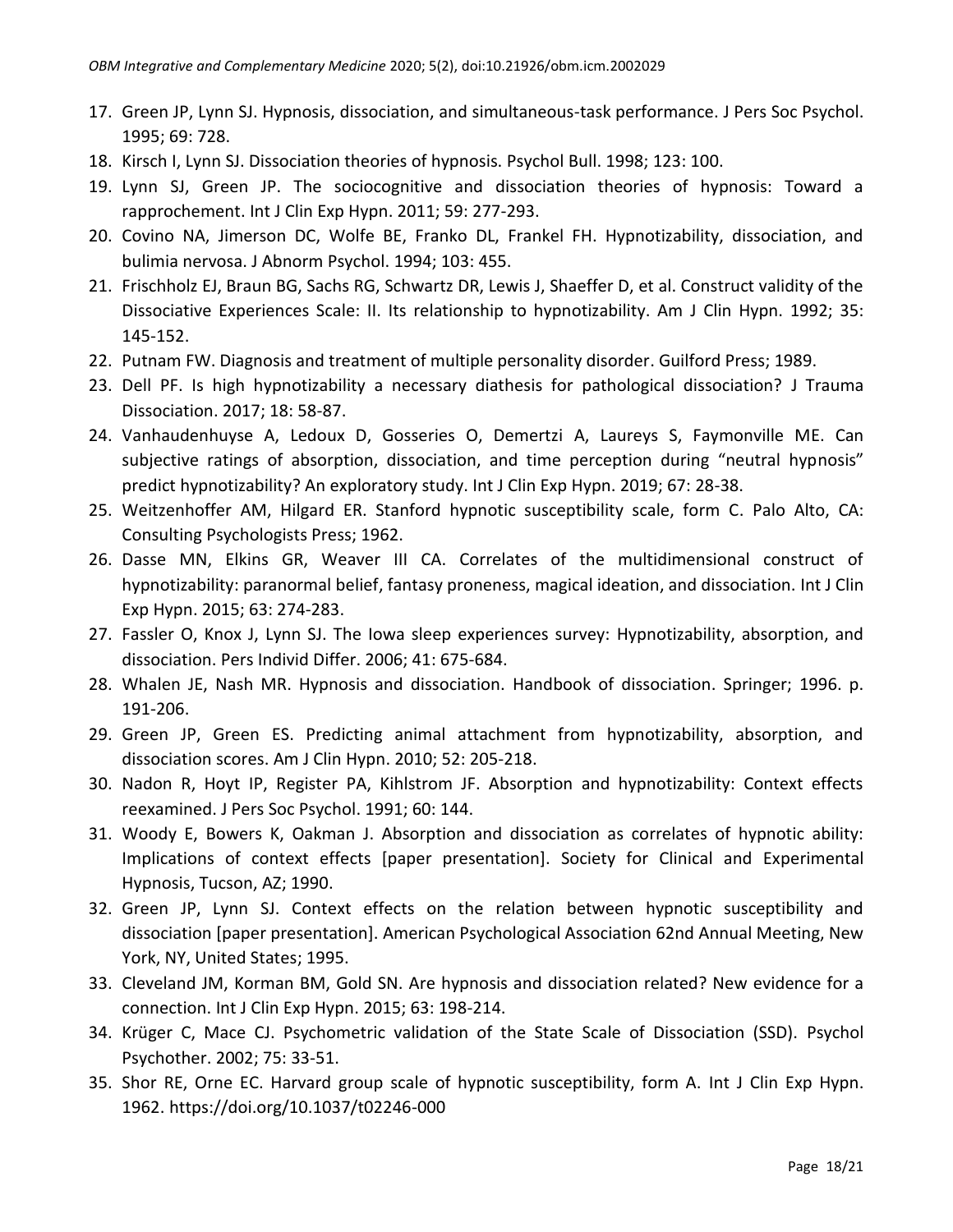- 36. Maxwell R, Lynn SJ, Condon L. Hypnosis, hypnotic suggestibility, memory, and involvement in films. Conscious Cogn. 2015; 33: 170-184.
- 37. Waller N, Putnam FW, Carlson EB. Types of dissociation and dissociative types: A taxometric analysis of dissociative experiences. Psychol Meth. 1996; 1: 300.
- 38. Council JR, Kirsch I, Grant DL. Imagination, expectancy, and hypnotic responding. Hypn Imagin. 1996; 41-65.
- 39. Green JP, Lynn SJ. Hypnotic responsiveness: Expectancy, attitudes, fantasy proneness, absorption, and gender. Int J Clin Exp Hypn. 2010; 59: 103-121.
- 40. Beck AT. Beyond belief: A theory of modes, personality, and psychopathology. Frontiers of cognitive therapy. The Guilford Press; 1996. p. 1–25.
- 41. Watson D. Dissociations of the night: Individual differences in sleep-related experiences and their relation to dissociation and schizotypy. J Abnorm Psychol. 2001; 110: 526.
- 42. Waller NG. The dissociative experiences scale. The 12th mental measurements yearbook: The Buros Institute of Mental Measurements; 1995. p. 317-318.
- 43. Carlson EB, Putnam FW, Ross CA, Anderson G, Clark P, Torem M, et al. Factor analysis of the Dissociative Experiences Scale: A multicenter study. Proceedings of the eighth international conference on multiple personality and dissociative states. Rush Presbyterian Chicago; 1991.
- 44. Ross CA, Ellason JW, Anderson G. A factor analysis of the Dissociative Experiences Scale (DES) in dissociative identity disorder. Dissociatio Prog Dissociat Disord. 1995; 8: 229–235.
- 45. Stockdale GD, Gridley BE, Balogh DW, Holtgraves T. Confirmatory factor analysis of singleand multiple-factor competing models of the dissociative experiences scale in a nonclinical sample. Assessment. 2002; 9: 94-106.
- 46. Tellegen A, Atkinson G. Openness to absorbing and self-altering experiences ("absorption"), a trait related to hypnotic susceptibility. J Abnorm Psychol. 1974; 83: 268.
- 47. Wilson SC, Barber TX. Inventory of childhood memories and imaginings. Framingham, MA: Cushing Hospital; 1983.
- 48. Tellegen A. Differential personality questionnaire. Unpublished materials. University of Minnesota; 1979.
- 49. Lynn SJ, Rhue JW. The fantasy-prone person: Hypnosis, imagination, and creativity. J Pers Soc Psychol. 1986; 51: 404.
- 50. Bowers KS. Do the Stanford scales tap the "classic suggestion effect"? Int J Clin Exp Hypn. 1981; 29: 42-53.
- 51. Kirsch I, Council JR, Wickless C. Subjective scoring for the Harvard group scale of hypnotic susceptibility, form A. Int J Clin Exp Hypn. 1990; 38: 112-124.
- 52. Green JP, Lynn SJ. Fantasy proneness and hypnotizability: Another look. Contemp Hypn. 2008; 25: 156-164.
- 53. Page RA, Green JP. An update on age, hypnotic suggestibility, and gender: A brief report. Am J Clin Hypn. 2007; 49: 283-287.
- 54. Dienes Z, Perner J. Executive control without conscious awareness: The cold control theory of hypnosis. Hypnosis and conscious states: The cognitive neuroscience perspective. Amazon.co.uk; 2007. p. 293-314.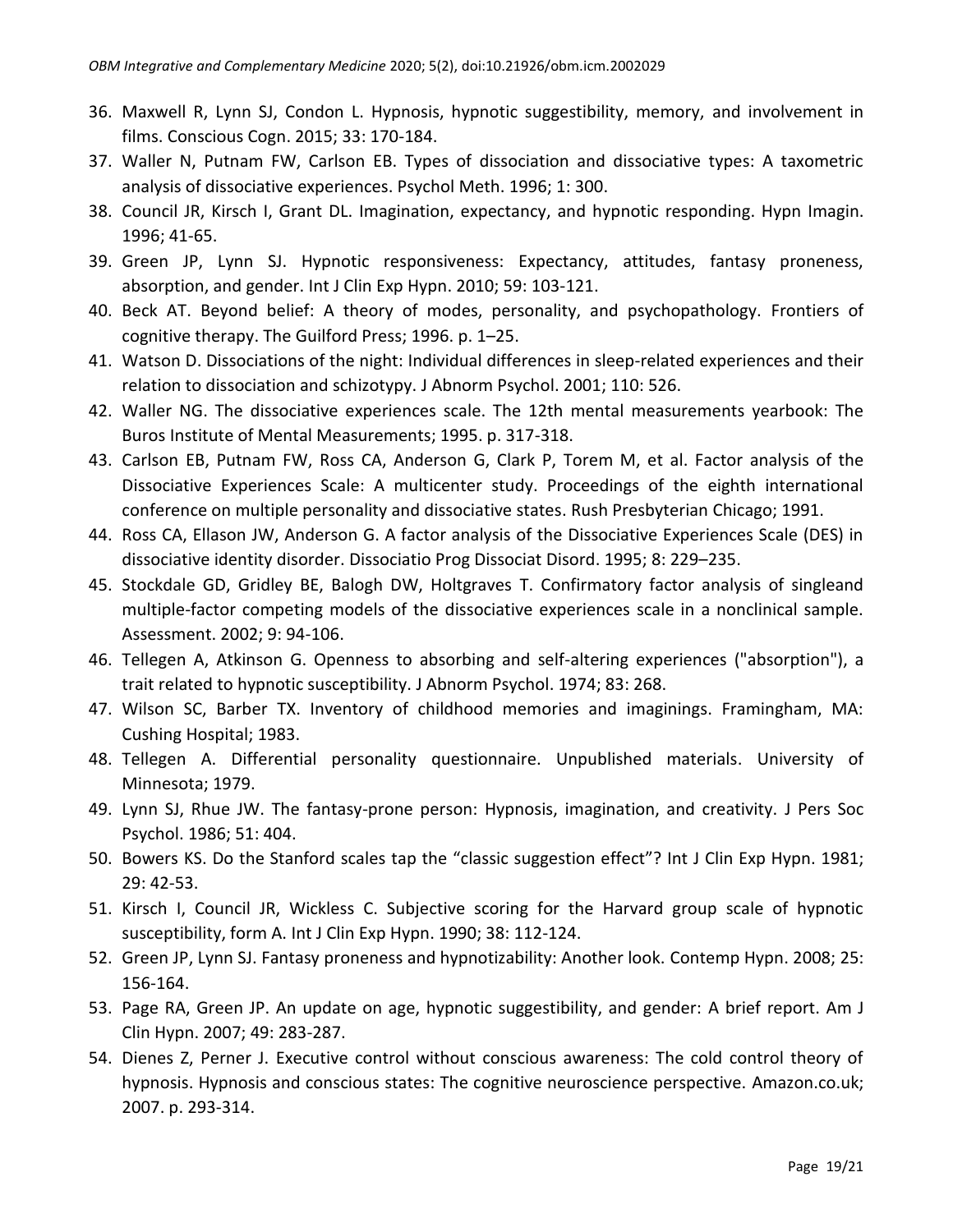- 55. Terhune DB, Cleeremans A, Raz A, Lynn SJ. Hypnosis and top-down regulation of consciousness. Neurosci Biobehav Rev. 2017; 81: 59-74.
- 56. Lush P, Naish P, Dienes Z. Metacognition of intentions in mindfulness and hypnosis. Neurosci Conscious. 2016; 2016.
- 57. Terhune DB, Hedman LR. Metacognition of agency is reduced in high hypnotic suggestibility. Cognition. 2017; 168: 176-181.
- 58. Streiner DL. Starting at the beginning: an introduction to coefficient alpha and internal consistency. J Pers Assess. 2003; 80: 99-103.
- 59. Council JR, Green JP. Examining the absorption-hypnotizability link: The roles of acquiescence and consistency motivation. Int J Clin Exp Hypn. 2004; 52: 364-377.
- 60. Green JP, Council JR. Does the positive keying of the TAS inflate the absorption-hypnotizability link? Int J Clin Exp Hypn. 2004; 52: 378-388.
- 61. Giesbrecht T, Lynn SJ, Lilienfeld SO, Merckelbach H. Cognitive processes in dissociation: an analysis of core theoretical assumptions. Psychol Bull. 2008; 134: 617.
- 62. FERNAEUS SE, Östberg P. The AMQ: A four-factor inventory of absentmindedness and memory. Scand J Psychol. 2009; 50: 193-202.
- 63. Kawakami C, White JB, Langer EJ. Mindful and masculine: Freeing women leaders from the constraints of gender roles. J Soc Iss. 2000; 56: 49-63.
- 64. Tabachnick BG, Fidell LS, Ullman JB. Using multivariate statistics. Pearson Boston, MA; 2007.
- 65. Aron A, Aron EN. Statistics for psychology. Prentice-Hall, Inc; 1999.
- 66. Cohen B. Explaining Psychological Statistics. John Wiley and Sons, New York; 2001.
- 67. Petrocelli JV. Hierarchical multiple regression in counseling research: Common problems and possible remedies. Meas Eval Couns Develop. 2003; 36: 9-22.
- 68. Wieder L, Terhune DB. Trauma and anxious attachment influence the relationship between suggestibility and dissociation: A moderated-moderation analysis. Cogn Neuropsychol. 2019; 24: 191-207.
- 69. Council JR, Kirsch I, Hafner LP. Expectancy versus absorption in the prediction of hypnotic responding. J Pers Soc Psychol. 1986; 50: 182.
- 70. Kirsch I. Changing expectations: A key to effective psychotherapy. Thomson Brooks/Cole Publishing Co; 1990.
- 71. Kirsch I, Lynn SJ. Altered state of hypnosis: Changes in the theoretical landscape. Am Psychol. 1995; 50: 846.
- 72. Lynn SJ, Kirsch I, Hallquist MN. Social cognitive theories of hypnosis. The Oxford Handbook of Hypnosis: Theory, Research, and Practice. Oxford University Press; 2008. p. 111-139.
- 73. Spanos NP. Hypnosis and the modification of hypnotic susceptibility: A social psychological perspective. What is hypnosis? Current theoties and research. Milton Keynes, UK: Open University; 1986. pp. 85–120.
- 74. Kirsch I, Silva CE, Comey G, Reed S. A spectral analysis of cognitive and personality variables in hypnosis: Empirical disconfirmation of the two-factor model of hypnotic responding. J Pers Soc Psychol. 1995; 69: 167.
- 75. Aardema F, O'Connor K, Côté S, Taillon A. Virtual reality induces dissociation and lowers sense of presence in objective reality. Cyberpsychol Behav Soc Netw. 2010; 13: 429-435.